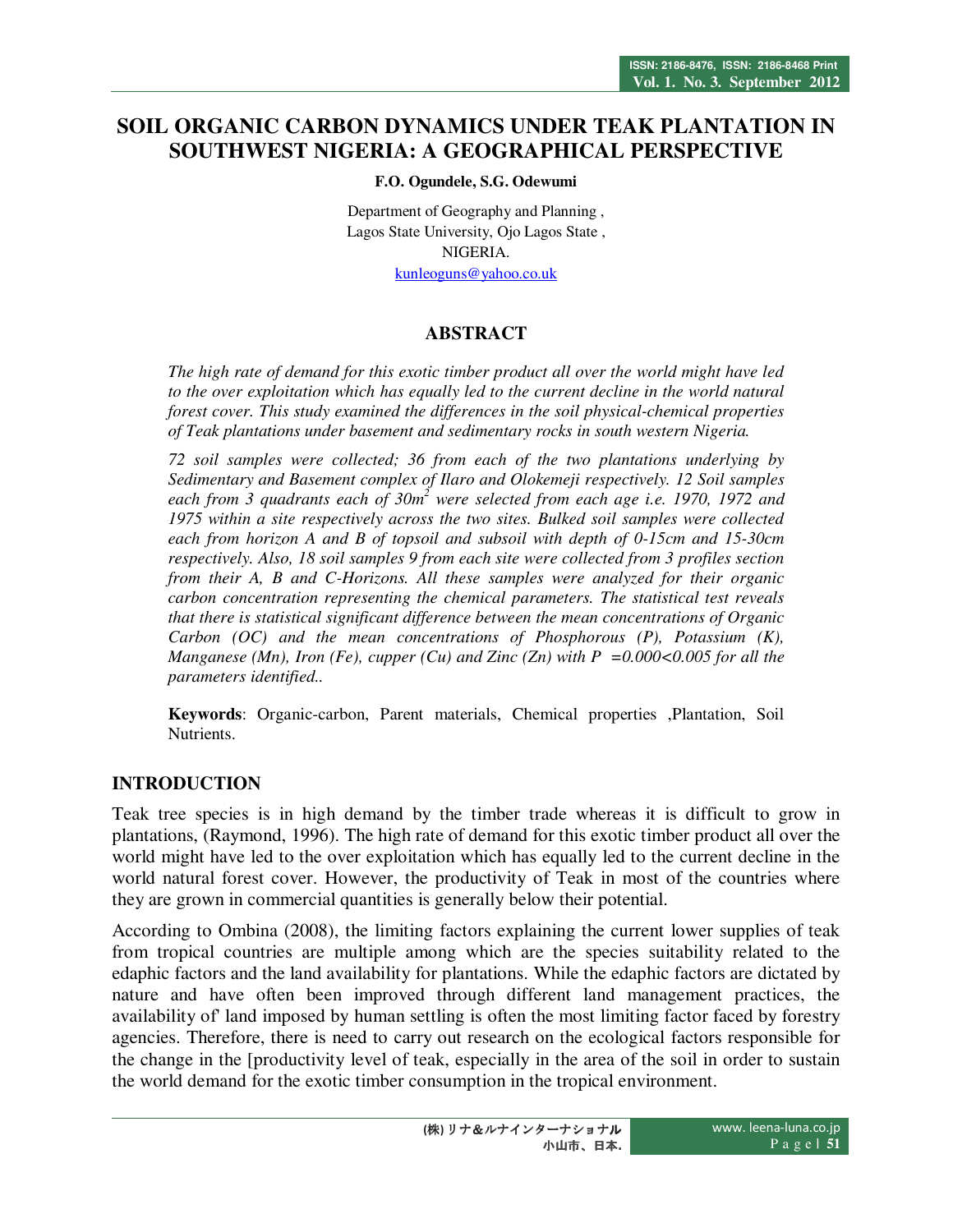Most soils are of mineral origin, but their topsoil contains organic matter that, in spite of its low content, is of great importance to many aspects of soil fertility and plant growth. Soil organic matter (SOM) can range from less than 1 percent in many tropical arid and semi-arid soils of the plains to 5 percent or more in temperate regions or under forest vegetation. The average composition of SOM is 47 percent C, 44 percent O, 7 percent H, 2 percent N and very small amounts of other elements. More than half of SOM consists of carbohydrates, 10–40 percent is the resistant material lignin and the rest consists of compounds of N. The whole complex of organic matter along with soil organisms and soil flora is of vital importance to soil fertility. SOM contains the well-decomposed fine humus fraction, small plant roots, and members of the plant (flora) and animal (fauna) kingdoms. SOM plays a role far greater than its share of the soil volume. It is a virtual storehouse of nutrients, plays a direct role in cation exchange and water retention, releases nutrients into the soil solution and produces acids that affect the fixation and release of other nutrients. SOM or "humus" reaches equilibrium during soil formation. Wet and/or cold soil conditions tend to increase the humus content, whereas high temperatures of tropical climates and cropping procedures promote its decomposition. The C:N ratio provides a general index of the quality of SOM, being in the range of 10–15:1 for fertile soils. When organic manures or green manures are added, these become a part of the organic pool of the soil.

However, the knowledge of nutrient quantity in the nutrient stock of the soil, above- and below ground biomass is of fundamental importance to the understanding of a forest ecosystem. A deeper insight into nutrient dynamics is also a precondition for guaranteeing ecological sustainability in these forest plantations (George et al. 1990.In tropical forests, most of the nutrients can be found in the active tree tissues, such as leaves (Whittaker et al. 1979).

The outcome of this study will form the basis for the formulation of better silviculture management strategy for the cultivation of Teak and to establish the best geological formations suitable for the growth of Teak and which will recycle and restore soil nutrients on time. Also, knowledge of the productivity (especially the stem wood biomass) of the species under different geological formations will also be essential to justify differences recorded in timber production under different geological formations which is currently lacking for Tectona Grandis in the study area. In addition, a monitoring system for detecting changes in critical site parameters (especially biophysical and chemical characteristics) under different geological formations is expected to be designed for silviculture monitoring purposes which is one of the major contribution this research intend to add to the study of bio-geomorphology.

 The aim of this study examined the relationship between Soil Organic Carbon and other Nutrients in Teak plantations under basement and sedimentary rocks in south western Nigeria. In order to actualize the above aim, the research hypothesis is that there are no significant differences in the Organic Carbon Concentration and other chemical properties of soil of Teak plantations under the basement and sedimentary rocks in the study sites.

# **STUDY LOCATION AND METHODOLOGY**

Two forest reserves located in south-western Nigeria are purposively selected for this study. The reserves fall within the hot humid tropics which support the tropical rainforest ecosystem (Richards, 1952). The two selected reserves are predominantly single-specie plantations of Tectona Grandis located in Olokemeji and Ilaro with large areas of land committed to forest reserves in Ogun state. The two reserves are known to have been sources of enormous economic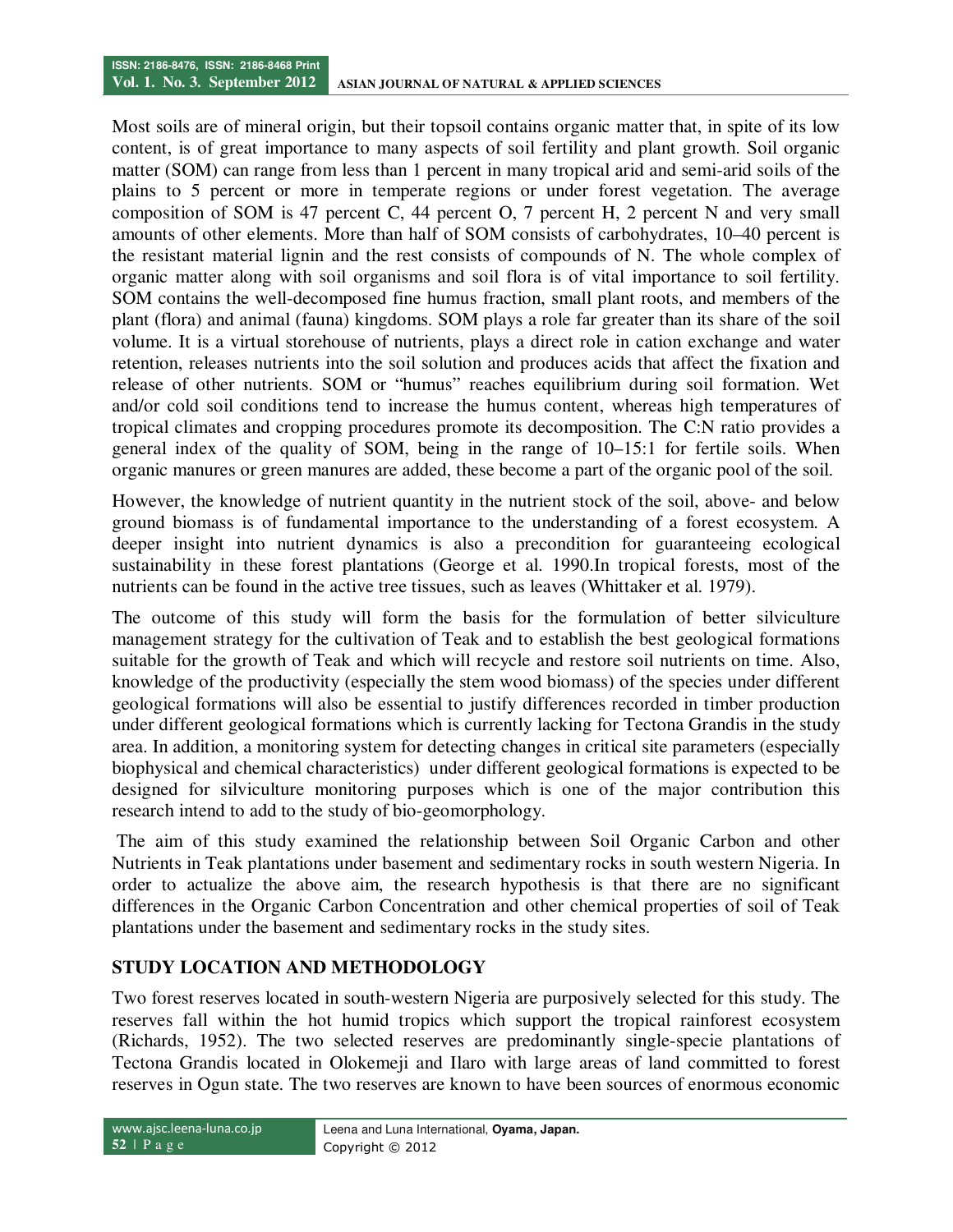benefits to Ogun state over the years (e.g Adeyoju 1971; Okali and Onyeachusim, 1991) because of their rich wood resources.



**Figure 1: Location Map of Olokemeji teak plantation** 



**Figure 2: Location Map of Ilaro Teak Reserve** 

# **Location and Extent of Olokemeji and Ilaro Plantations**

The Olokemeji teak plantation is located in the heart of Olokemeji forest reserve located between latitudes  $7^{\circ}$  05' and  $7^{\circ}$  40'N and longitudes  $3^{\circ}15'$  and  $3^{\circ}46'E$  and occupies a total land area of 58.88 km2 (approximately 5,000 hectares) (Aminu-Kano and Marguba, 1901) .The reserve, which was established in 1899 is the second forest reserve in Nigeria. The site lies approximately 32km west of Ibadan, and 35km north-east of Abeokuta. It falls within the middle course of Ogun River, which drains the western half of the Basement Complex area of South Western Nigeria. On the other hand, geographically, Ilaro is bounded on the north by the Oyo Province,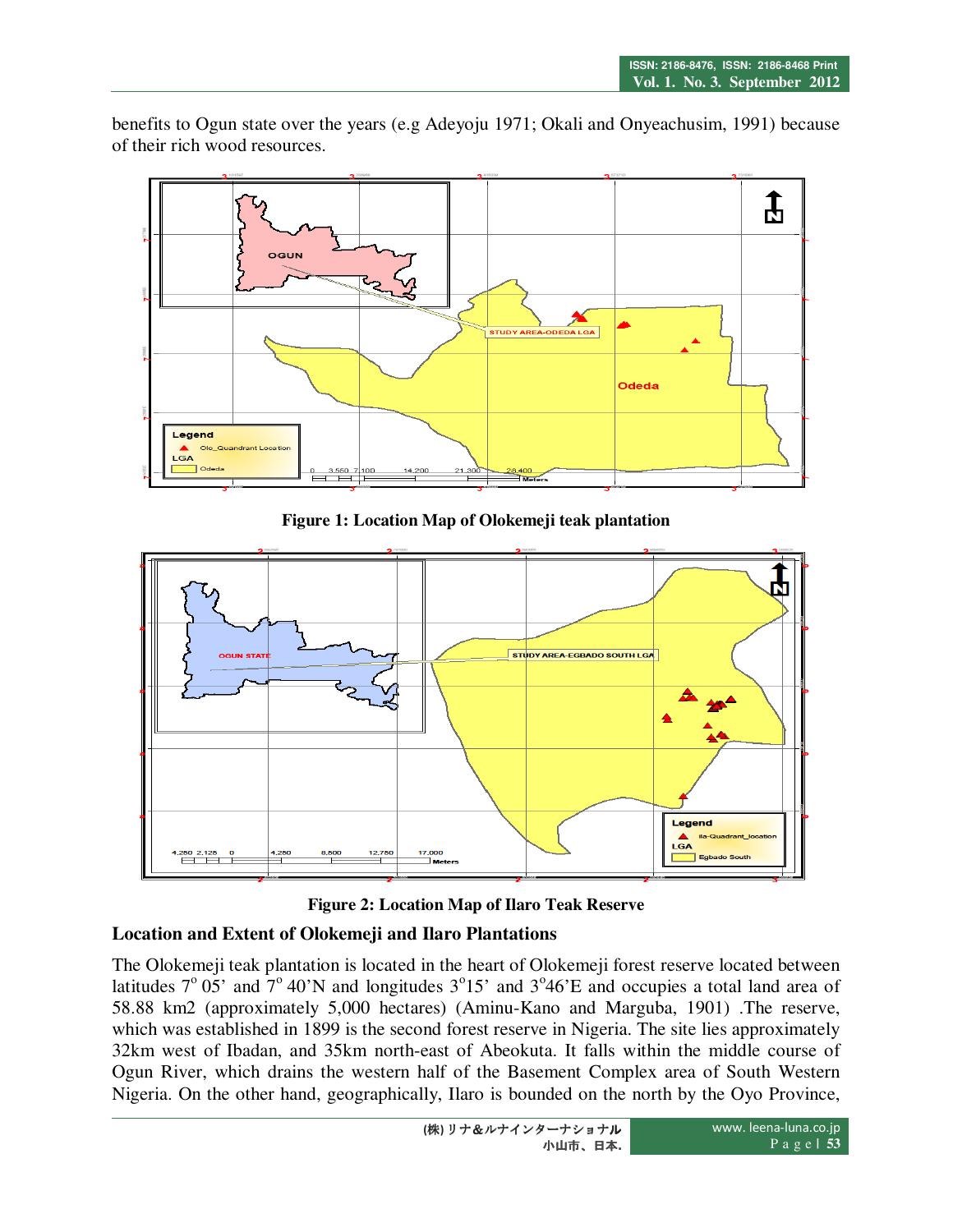on the South by Lagos, on the east by the Egba Division and on the west by Dahomey (Republic of Benin). The boundary on the South is defined in the "Colony of Nigeria boundaries order in council 1913" (see page 311 of Vol IV laws of Nigeria). Ilaro forest reserve is defined roughly by latitude 06 38' 51.36 N and 06 57' 24.40 N and Longitude 02 49 06.12'E and 03 10 43.60 E. This reserve covers an area of about 34.2 km by 39.9 km.

## **Plantation Sampling Techniques**

Sampling design for this study was based on two premises, first, the need to spread sample sites objectively over the study area and second, the needs to ensure that plant and site characteristics are adequately depicted.

Therefore, in order to obtain detailed soil and plant representation, one Teak reserves each established on Basement Complex and Sedimentary formation parent rocks were purposefully selected and divided into plantation quadrants based on the information extracted from the forest resources study of Nigeria published by FORMECU in 1999.The two teak reserves are Olokemeji and Ilaro in Ogun State, Southwest Nigeria. The two selected teak reserves are distinctively established under basement complex (Olokemeji) and sedimentary (Ilaro) formations respectively (Kogbe, 1976 and Hushley, 1976). The choice of Teak as the study species is because of its high quality as hardwood which led to its high demand and also because almost 90% of the timber species in the two plantation are Teak species.

According to FORMECU (1999), Olokemeji reserve has 15 Teak plantations of 50 hectares of 750 hectares while Ilaro forest has 11 Teak plantations of 550 hectares of fifty (50) hectares sizes. The twenty-six (26) teak plantations were established between 1970, 1972 and 1975 across the two sites which make them 41, 39 and 36 years old respectively. Therefore, due to the uniformity in the area sizes and the ages of the plantations, random and systematic sampling techniques were adopted to select the quadrant plots where various soil and plant samples were collected.

### **Soil Sampling Techniques**

Out of the 26 plantations of 750 and 550 hectares for Olokemeji and Ilaro respectively, six plantations (three each under the basement complex (Olokemeji reserve) and sedimentary (Ilaro reserve) were sub-divided into quadrant plots. This is possible because of the uniformity in plantations sizes and ages based on the records of the Nigeria Forest Inventory carried out BEAK Consults/ FORMECU published in 1999 (FORMECU,1999) . Therefore, in each of the six sampled plantations, 1000 metre long transect was laid from the edge of each plantations as identified by the forest official. Along each of the major transect, 10 sample plots with the size of  $900m<sup>2</sup>$  (30mx30m) were laid consistently at a right angle to the main transect with the aid of GPS and pegs, making a total of sixty (60) plots for the two sites from where eighteen (18) plots (quadrants) for each site and thirty six (36) for the two sites were randomly selected for enumeration. Data were collected in the 36 sample plots from the six transects representing  $0.2769\%$ .

In each plot (quadrant), five (5) soil samples each were collected from the A-Horizon of 0-15 cm and B-Horizon of 15-30cm representing the top and sub-soils respectively, making a total of ten (10) samples per quadrant plot. The restriction of soil samples to 0–15cm and 15–30cm depth was adopted because the layer provides the bulk of plant nutrients (Russell, 1978). With this, a total of sixty (60) soil samples were collected for the two Horizons per plantation while in all, a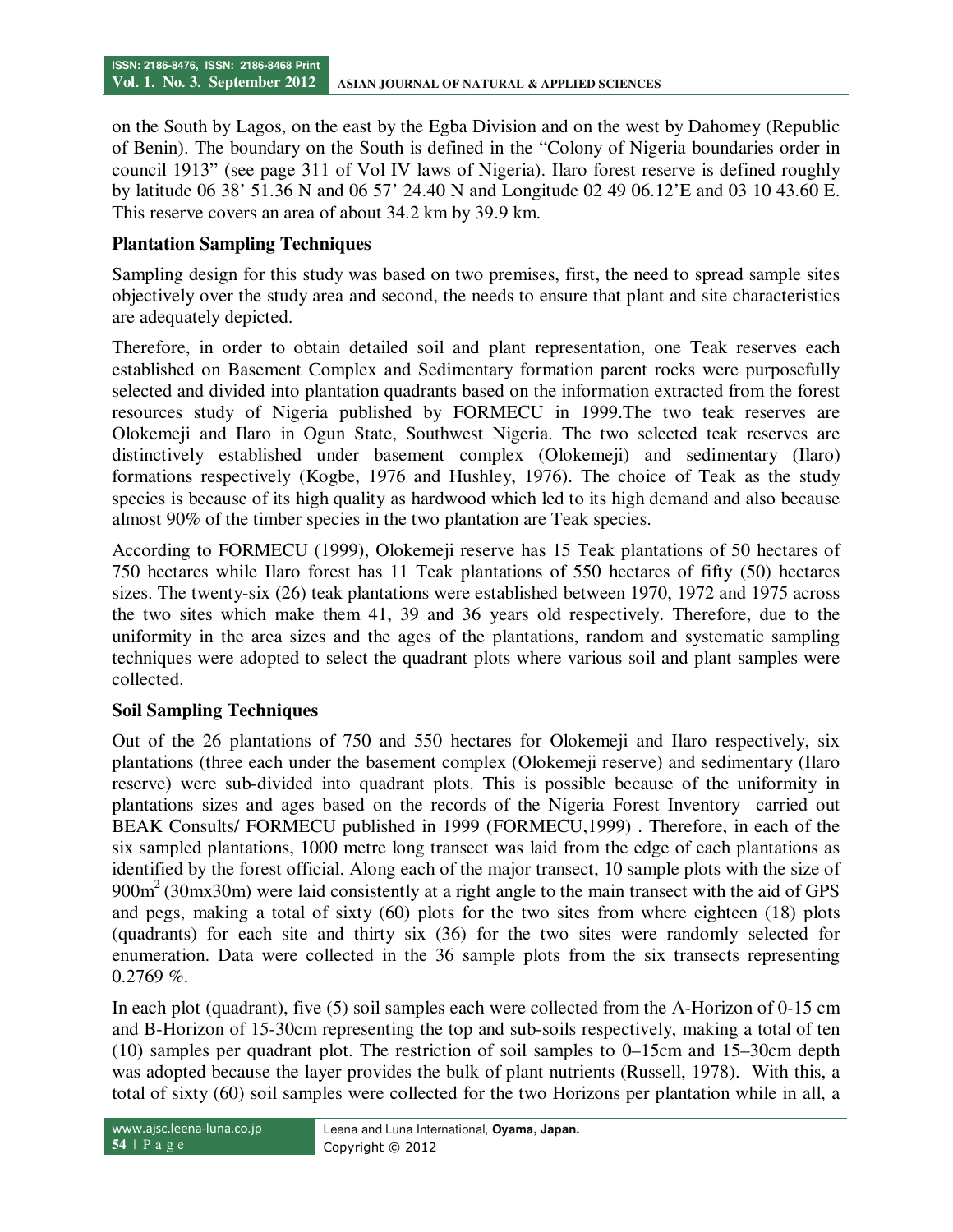total of three hundred and sixty (360) samples were collected from the six plantations for the whole study covering the two parent material.

The soil samples collected were later bulked to reduce the sample size. According to Cameron et al (1971), four aliquots from each grid cell situated from the sides of the cell plus one at the grid centre are sufficient for grid cell of 30m x 30m size.

Following Cameroun et al (1971) sampling procedure, the soil samples collected diagonally from five points in each plot at each horizon were later bulked to make one sample per horizon per plot and two samples for the two horizons per plot with a total of six soil samples per horizon per quadrants plot and twelve (12) soil samples for the two horizons per plantation. Therefore, the total soil samples for the three plantations per geological site after bulking were reduced to eighteen (18) per horizon and thirty-six (36) for the two horizons to make a total of seventytwo (72) samples for the entire study for the two horizons.

|  | Table 1a: Summary of Laboratory Analytical Methods Employed |  |  |
|--|-------------------------------------------------------------|--|--|
|  |                                                             |  |  |

| S/N | <b>PARAMETER</b>      | <b>METHOD</b>                                                     |
|-----|-----------------------|-------------------------------------------------------------------|
| 1.  | Organic carbon        | Walkey and Black                                                  |
| 2.  | <b>Total Nitrogen</b> | Kjedhal/Colorimetry                                               |
| 3.  | Salinity as chloride  | Orion 105 plus meter                                              |
| 4.  | Available phosphorus  | Bray P-1                                                          |
| 5.  | Metals                | Atomic absorption spectrophotometry [using Perkin Elmer 2380 AAS] |
| 6.  | Anions                | Spectrophotometry using Palintest 5000 Photometer                 |
|     |                       | Table 1b: Definition of Parameters for Soil and Plant Variables   |
| S/N | <b>PARAMETERS</b>     | <b>ELEMENTS</b>                                                   |

| Soil | Chemical          | Nutrient Nitrogen (N) mg/kg, Organic Carbon (OC), mg/kg, Phosphorous      |
|------|-------------------|---------------------------------------------------------------------------|
|      | (Macro and Micro) | (P) mg/kg, Potassium $(K, C \text{ mol/kg})$ , Manganese $(Mn)$           |
|      |                   | $(mg/g)$ , Iron (Fe) $(mg/g)$ , Copper (Cu) $(mg/g)$ , Zinc (Zn) $(mg/g)$ |

### **STATISTICAL ANALYSIS**

Data Analysis was carried out using the following tools. The data were subjected to different analysis.

- Descriptive statistics: This include statistic such as the mean (Arithmetic mean) and the Standard Deviation as well as standard error of mean of each of the indices. The analysis of means was also considered to look at each of the statistics by different interaction (Site by year or Site by plot)
- Generalized Linear Model: This was executed using the GLM of SAS version 9. Under this GLM, different sources of variation including both main and interaction effect were investigated.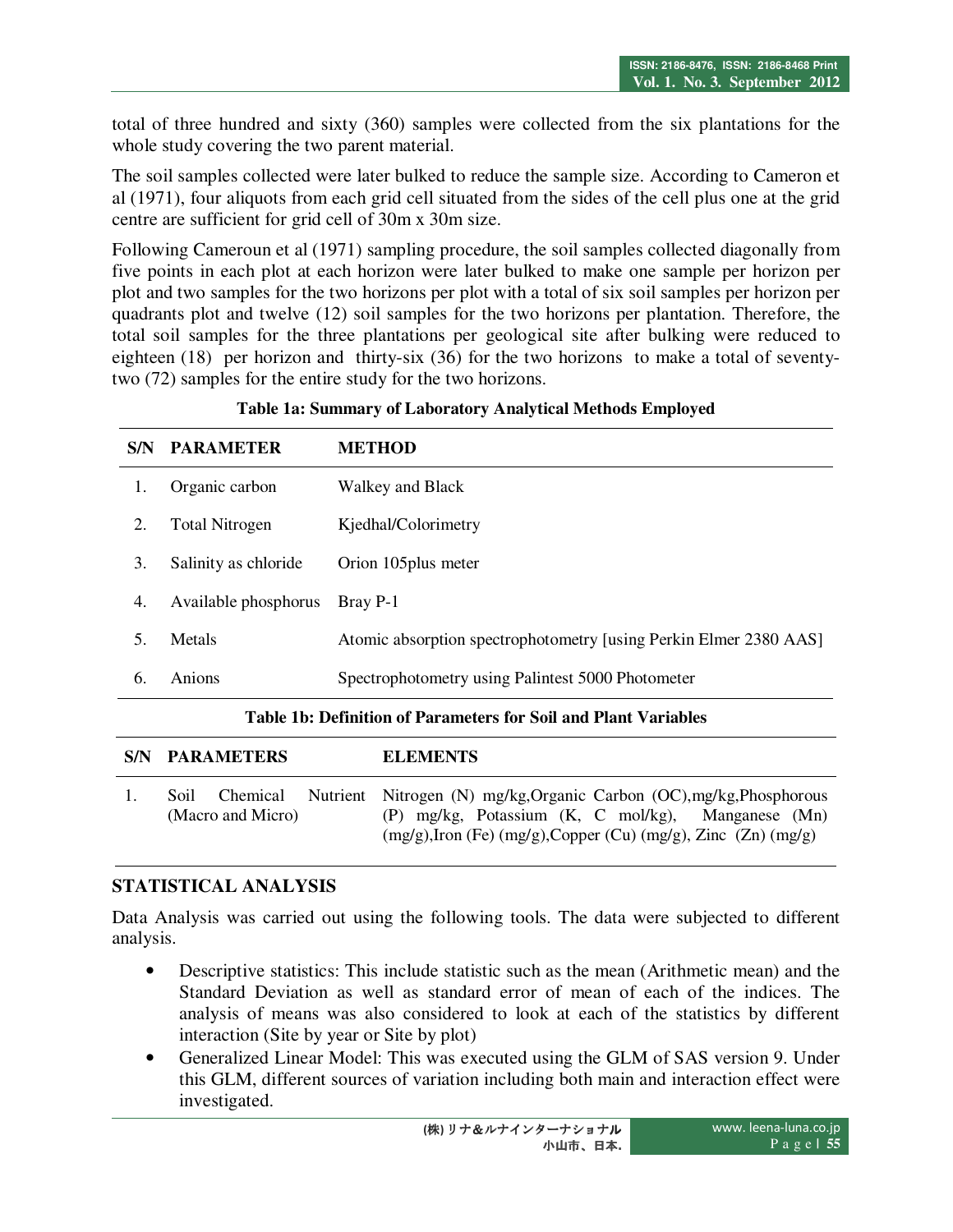Also, analysis of means for the main factors-Geographic-sites, plantation age and plots as well as interaction effects of geographic location and plantation age and location and plots . Also, mean separation of the different sources of variation was done using Duncan Multiple range test of the SAS version 9 and Factor analysis was carried out using principal component analysis of the MINITAB (version17) .Specifically, one-way analysis of variance (ANOVA) was conducted for detecting statistically significant differences in soil physicochemical properties, biomass production and distribution, tree nutrient concentrations across geological formations at 0.05 and 0.001 significance levels.

#### **RESULTS AND DISCUSSION**

#### **Soil Organic Carbon/Organic Matter**

In this study, the higher correlation between organic carbon (OC) and Nitrogen, Potassium, Manganese and Zn in Olokemeji soil signifies the higher reactivity of the clay minerals which is the dominant minerals unlike Ilaro soil which is dominantly sands. This is shown in figures 3a-3o below.



#### **Nutrients and Ions plot Against Organic Carbon of Ilaro Soil**

**Figure 3a: Scatter Plot of Nitrogen against OC in Ilaro Soil**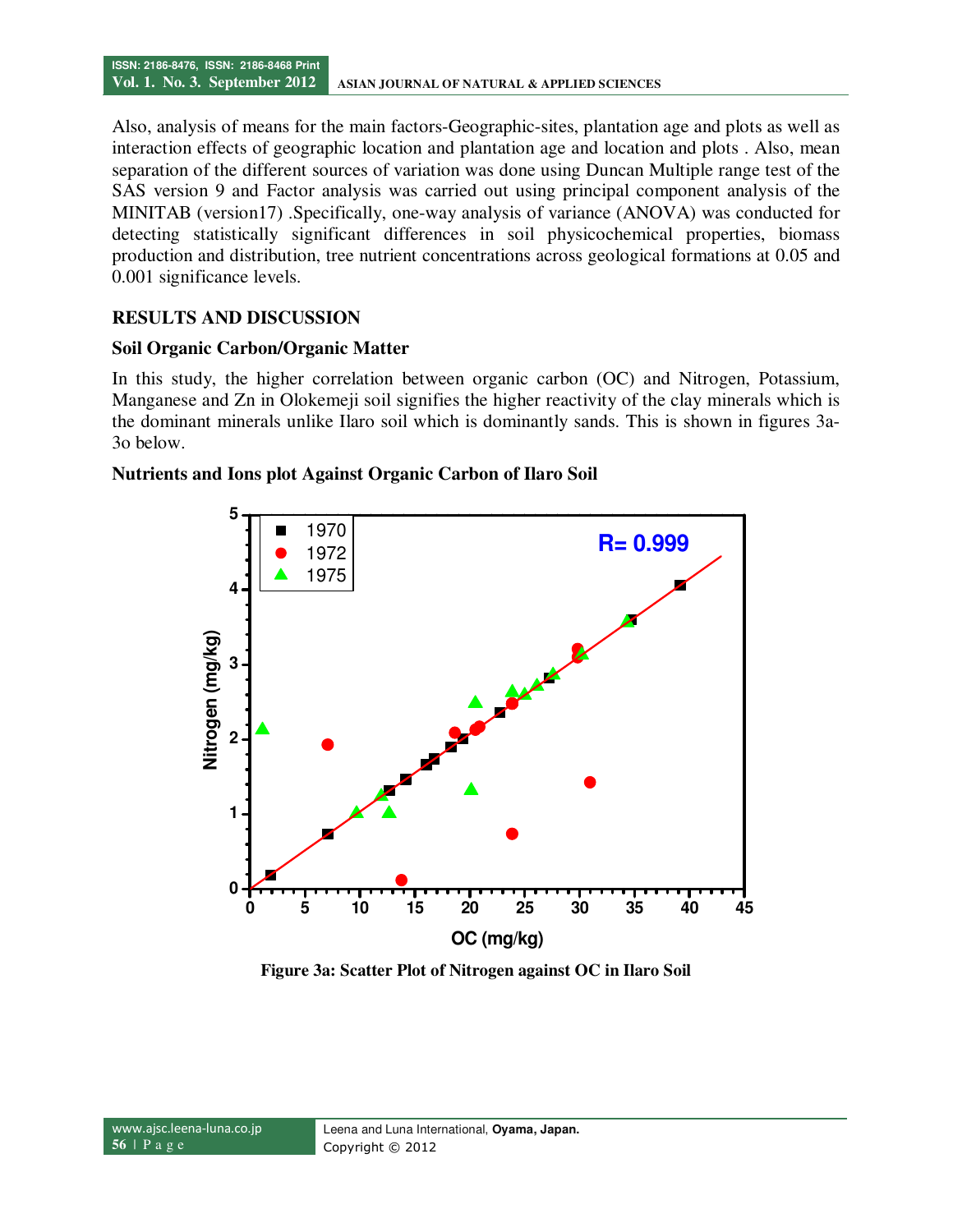

**Figure 3b: Scatter Plot of Nitrogen against OC in Olokemeji Soil** 



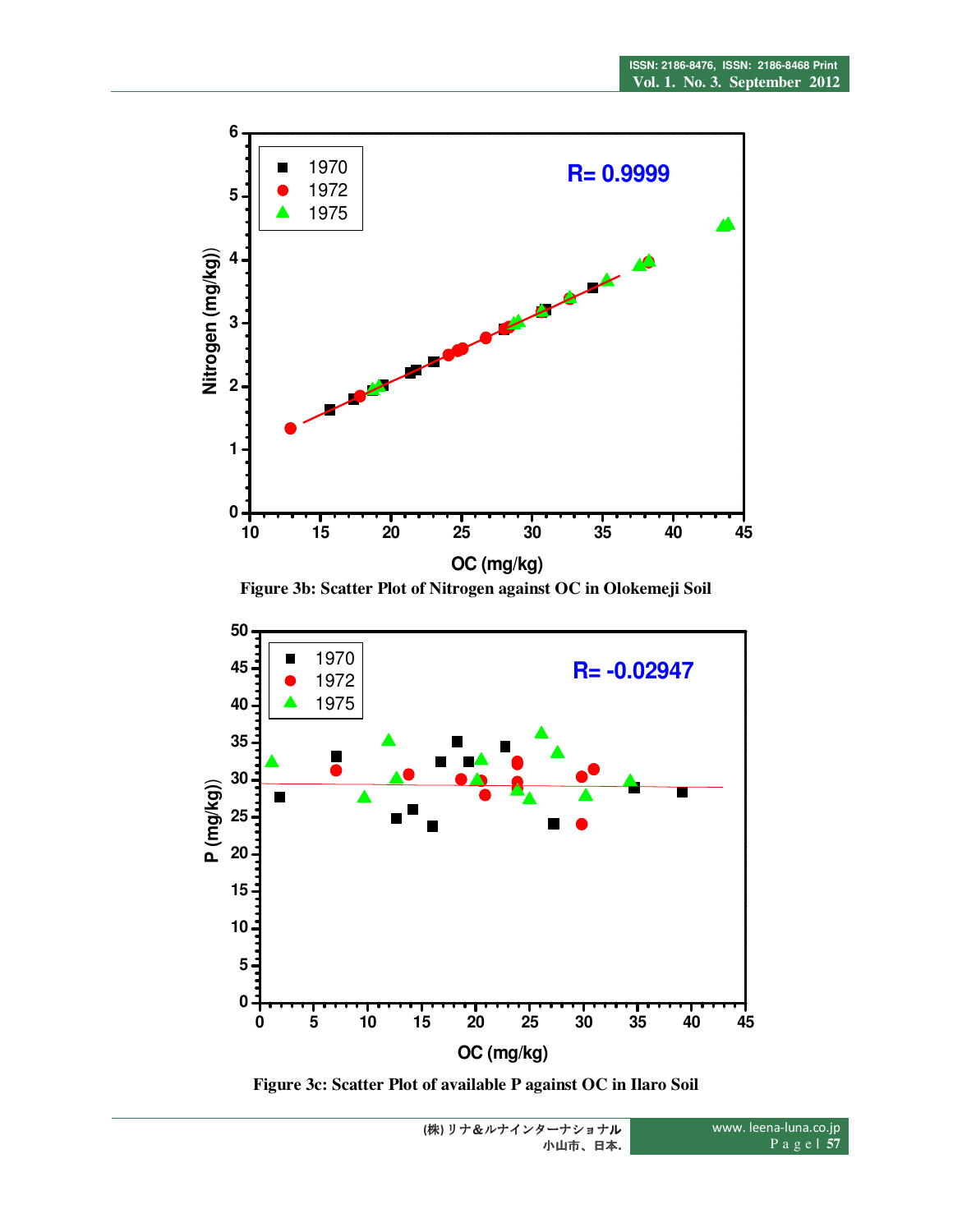

**Figure 3d: Scatter Plot of available P against OC in Olokemeji Soil** 



**Figure 3e: Scatter Plot of available K against OC in Ilaro Soil** 

```
www.ajsc.leena-luna.co.jp
58 | P a g e
```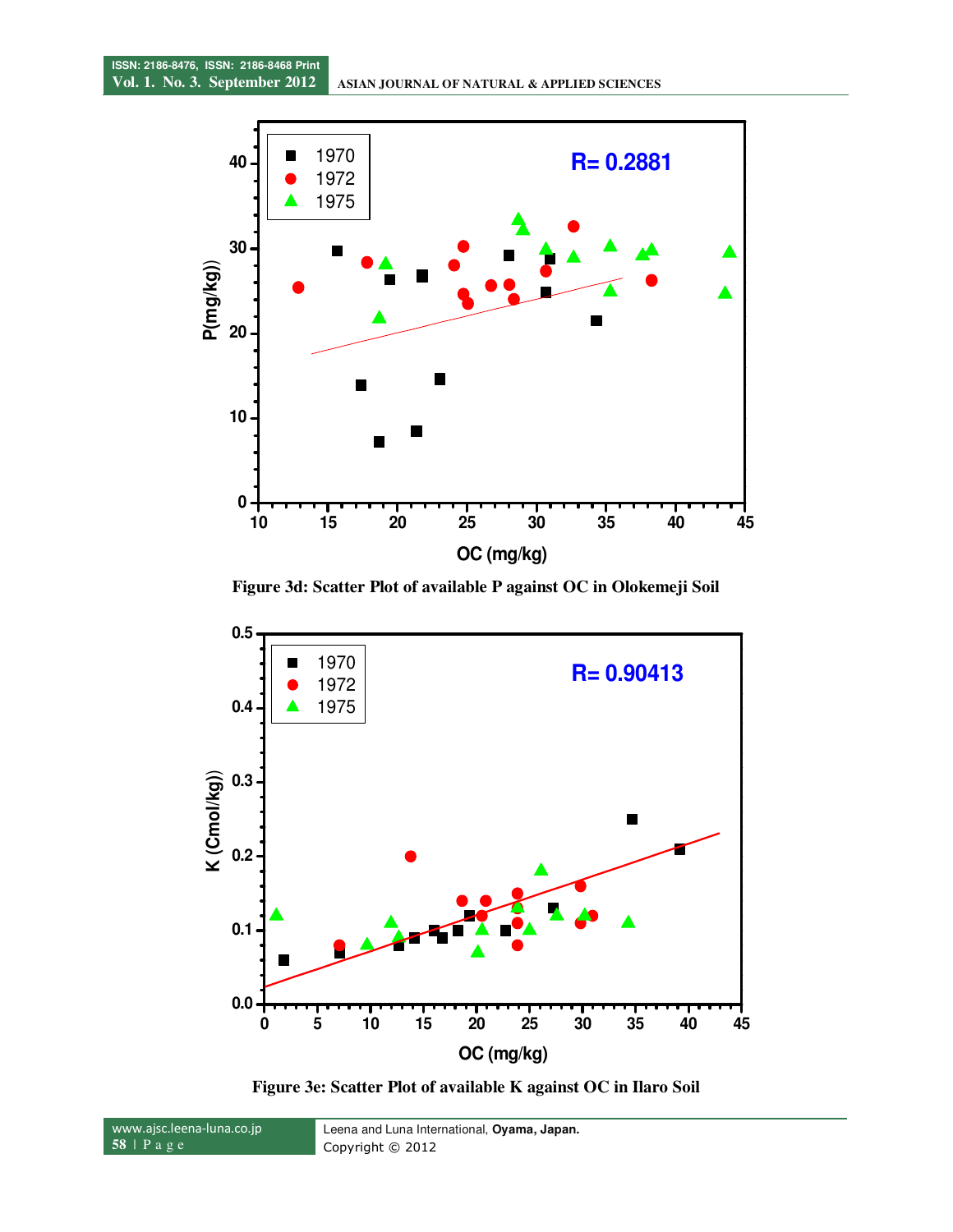

**Figure 3f: Scatter Plot of available K against OC in Olokemeji Soil** 



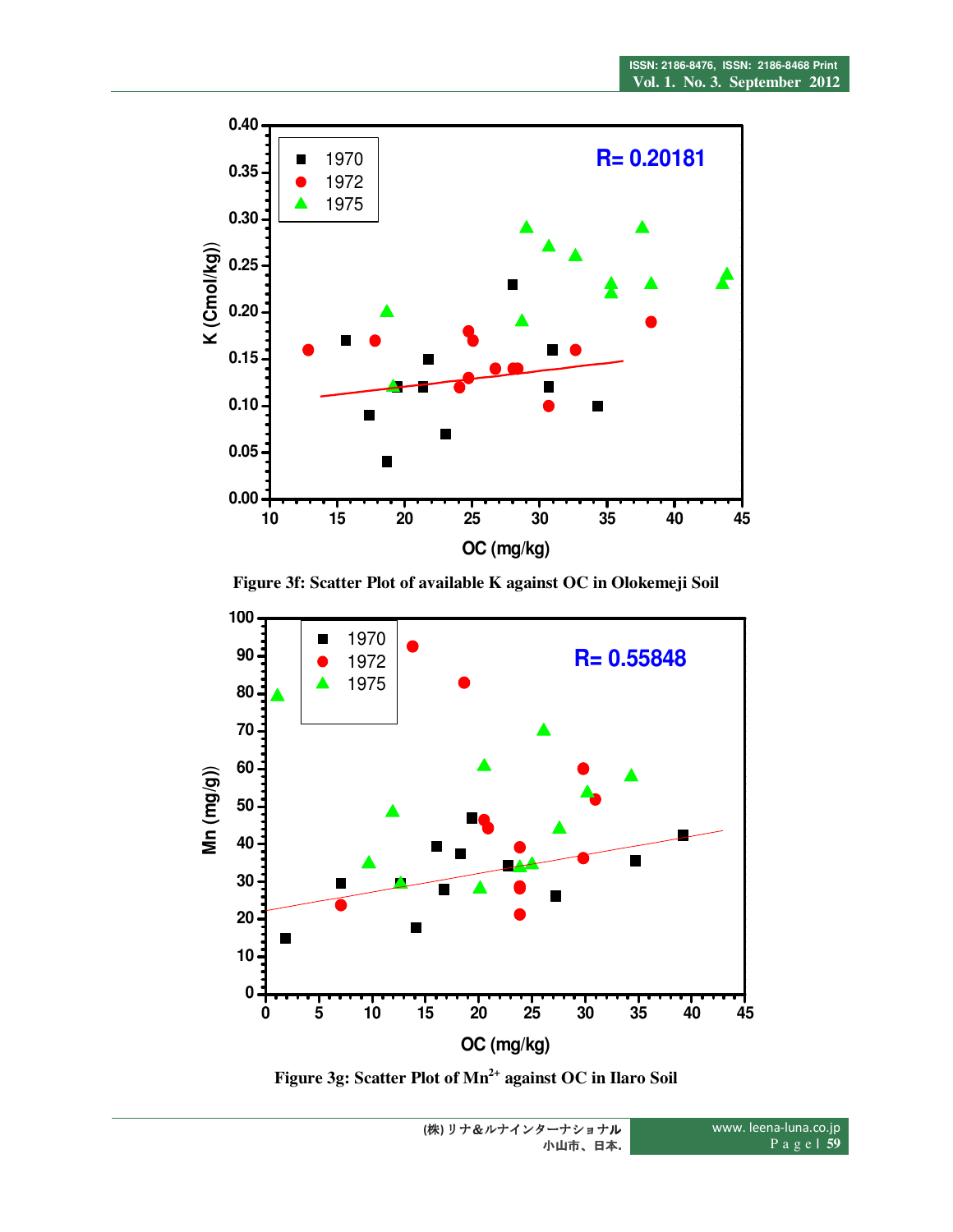

**Figure 3h: Scatter Plot of Mn2+ against OC in Olokemeji Soil** 



**Figure 3i: Scatter Plot of Fe2+ against OC in Ilaro Soil** 

www.ajsc.leena-luna.co.jp | P a g e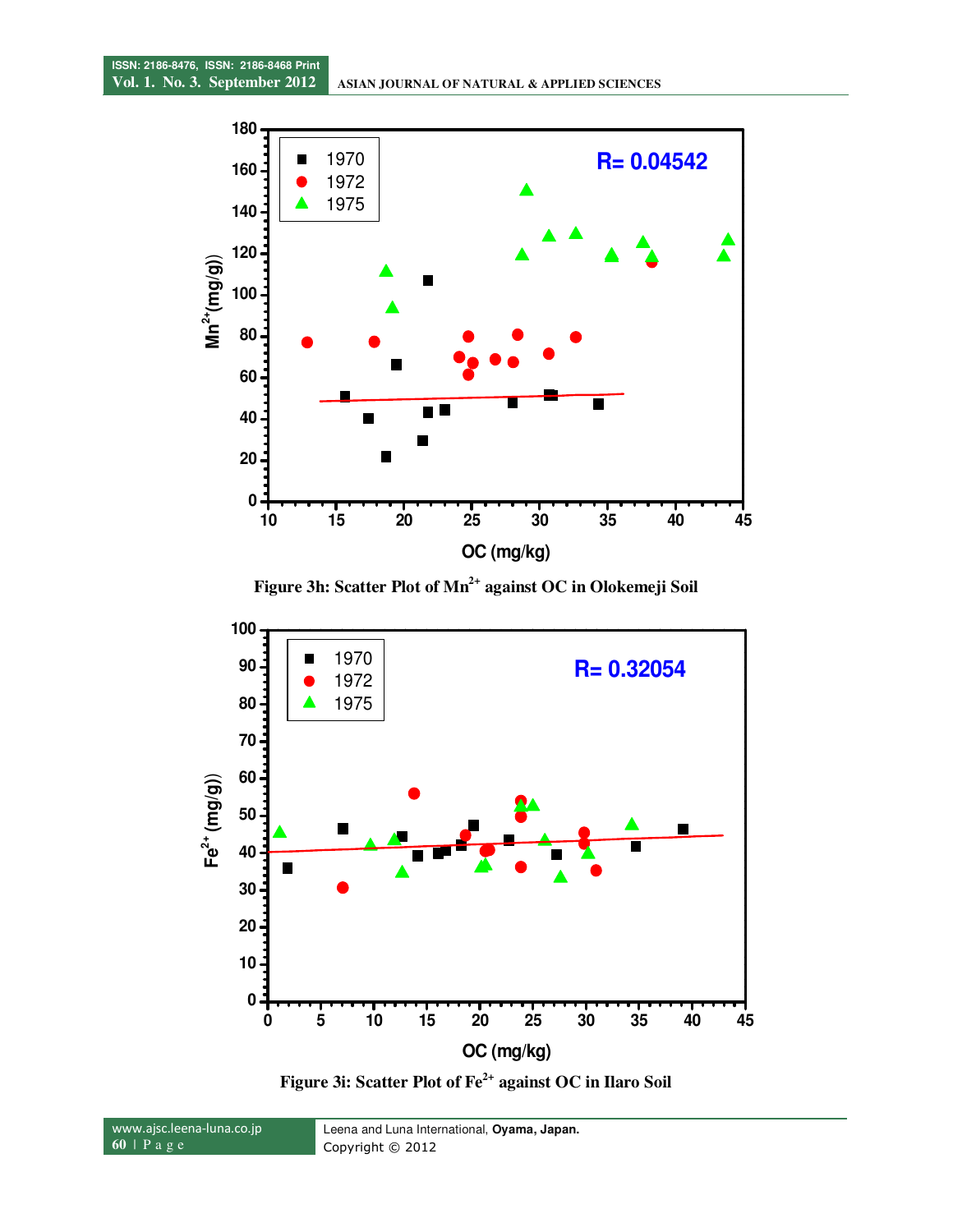

**Figure 3j: Scatter Plot of Fe2+ against OC in Olokemeji Soil** 



**Figure 3k: Scatter Plot of Cu2+ against OC in Ilaro Soil**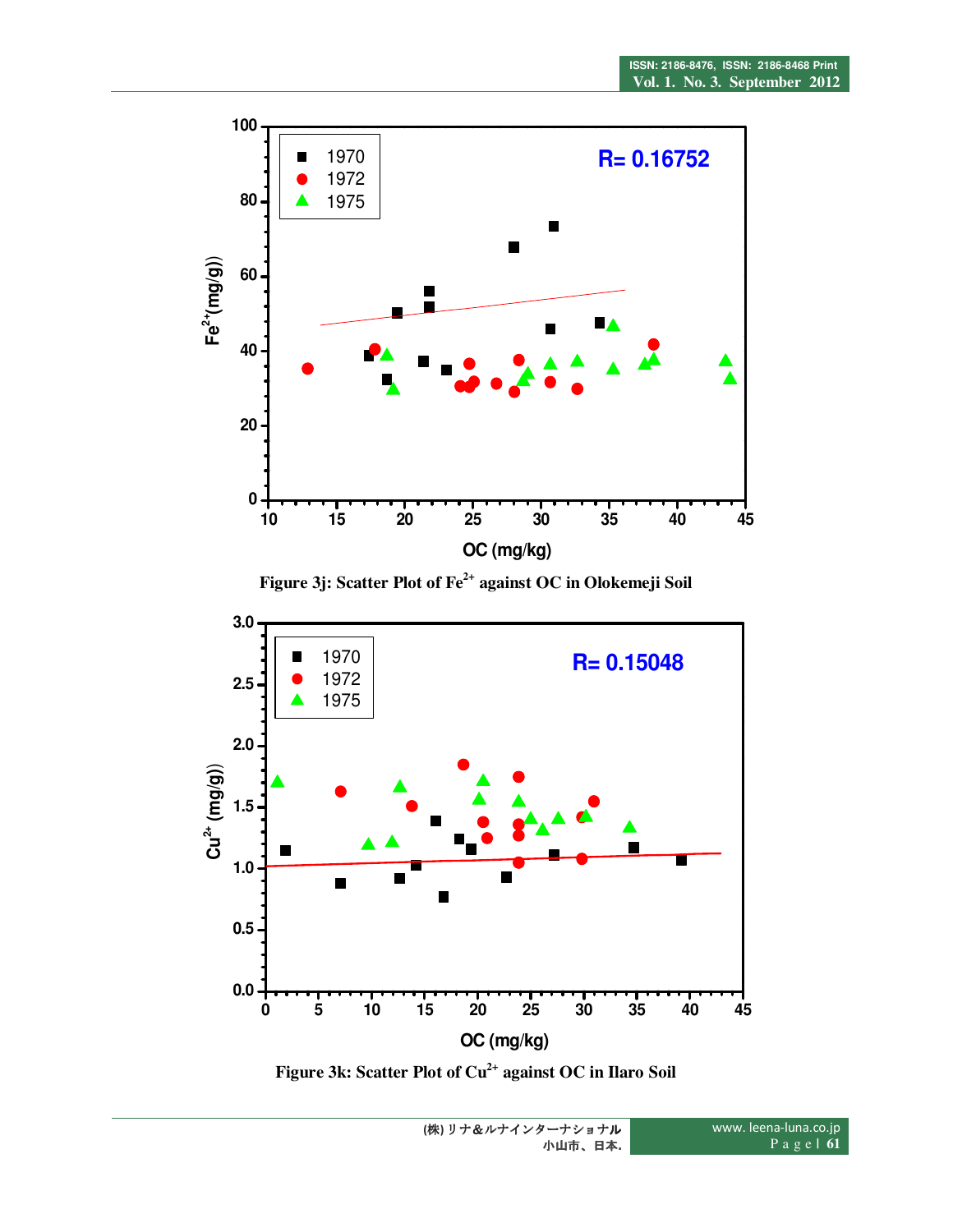

**Figure 3l: Scatter Plot of Cu2+ against OC in Olokemeji Soil** 



**Figure 3m: Scatter Plot of Zn2+ against OC in Ilaro Soil** 

www.ajsc.leena-luna.co.jp **62** | P a g e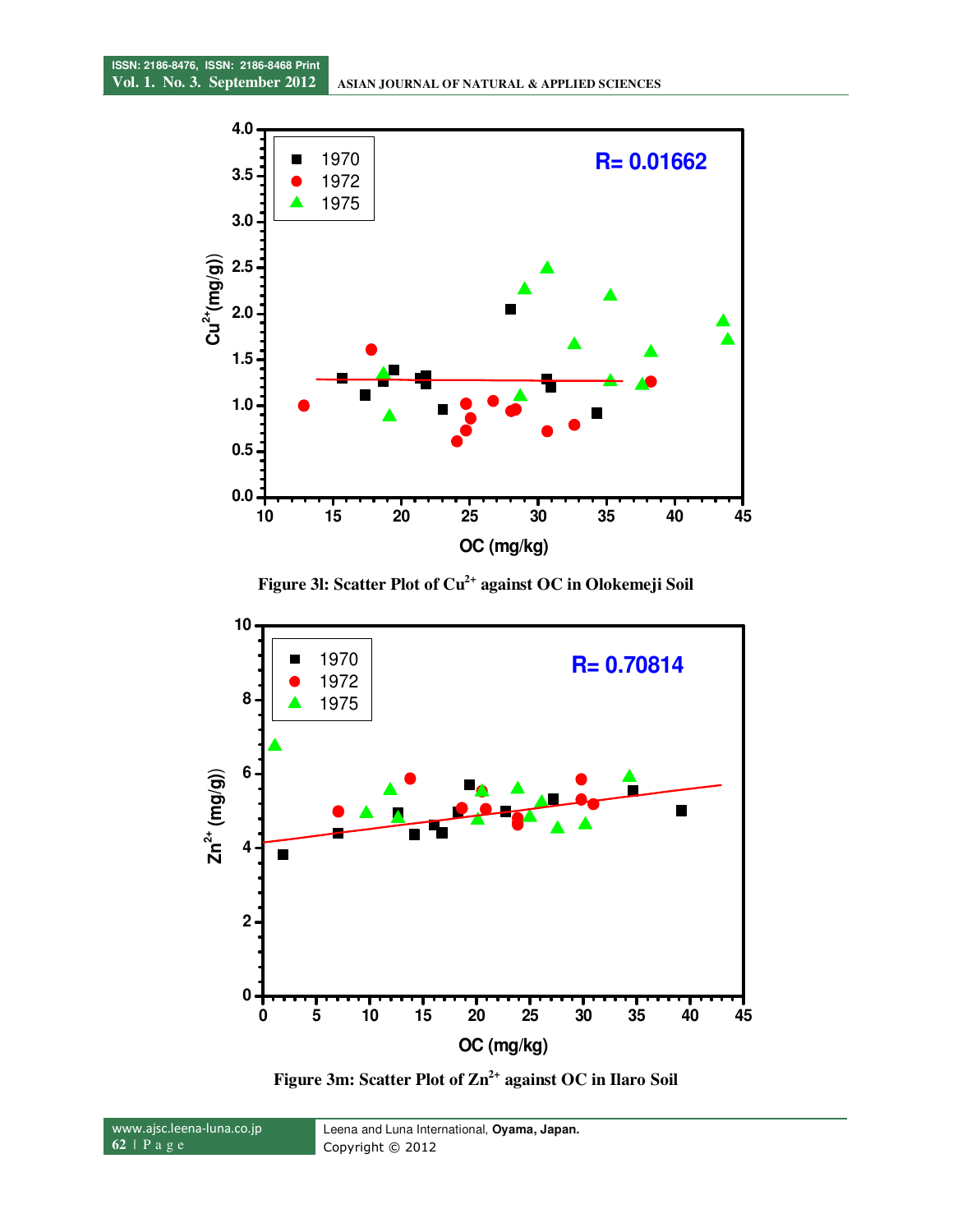

**Figure 3n: Scatter Plot of Zn2+ against OC in Olokemeji Soil** 

| <b>Parameter</b> | <b>Mean</b> | <b>Std. Deviation</b> | <b>Analysis N</b> |
|------------------|-------------|-----------------------|-------------------|
| N                | 2.4668      | .95344                | 72                |
| OC.              | 24.0369     | 9.07294               | 72                |
| P                | 27.8392     | 5.27478               | 72                |
| K                | .1439       | .05767                | 72                |
| Mn               | 62.3275     | 33.87016              | 72                |
| Fe               | 41.5493     | 9.45008               | 72                |
| Cu               | 1.3033      | .36808                | 72                |
| Zn               | 5.8289      | 5.96812               | 72                |

**Table 2a: Statistical Summary of Micro and Macro-minerals from The Two Sites** 

|  |  | Table 2b: Descriptive Statistics for Ilaro Soil Chemical Analysis |
|--|--|-------------------------------------------------------------------|
|--|--|-------------------------------------------------------------------|

| <b>Parameters</b> | <b>Mean</b> | <b>Std. Deviation</b> | <b>Analysis N</b> |
|-------------------|-------------|-----------------------|-------------------|
| N                 | 2.0806      | .94097                | 36                |
| <b>OC</b>         | 20.5678     | 9.02565               | 36                |
| P                 | 30.0489     | 3.20883               | 36                |
| K                 | .1186       | .04093                | 36                |
| Mn                | 41.9781     | 18.18160              | 36                |
| Fe                | 42.7672     | 6.02086               | 36                |
| Cu                | 1.3153      | .26514                | 36                |
| Zn                | 6.4878      | 8.38623               | 36                |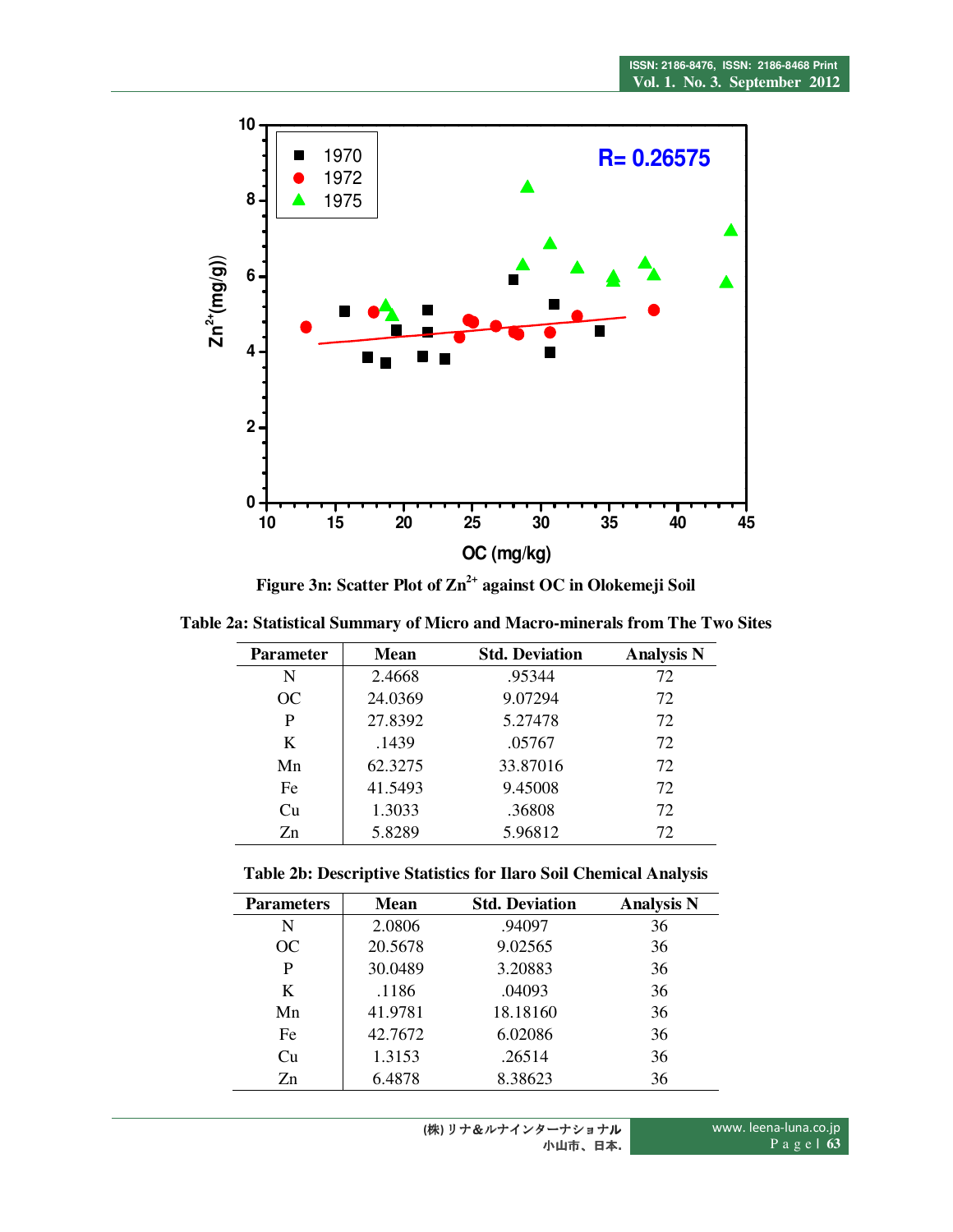| <b>Parameters</b> | <b>Mean</b> | <b>Std. Deviation</b> | <b>Analysis N</b> |
|-------------------|-------------|-----------------------|-------------------|
| N                 | 2.8531      | .80731                | 36                |
| OC                | 27.5061     | 7.79538               | 36                |
| P                 | 25.6294     | 6.00834               | 36                |
| K                 | .1692       | .06129                | 36                |
| Mn                | 82.6769     | 33.83370              | 36                |
| Fe                | 40.3314     | 11.91039              | 36                |
| Cu                | 1.2914      | .45194                | 36                |
| Zn                | 5.1700      | 1.01611               | 36                |

| Table 2c: Descriptive Statistics for Olokemeji Soil Chemical Analysis |  |  |
|-----------------------------------------------------------------------|--|--|
|                                                                       |  |  |

**Table 3a: Statistical Summary of Soil Chemical Nutrient of Olokemeji Plantation Soil Planted 1970** 

| 1970             | <b>A-HORIZON</b> |            |            |              |        | <b>B-HORIZON</b> |            |            |              |        |
|------------------|------------------|------------|------------|--------------|--------|------------------|------------|------------|--------------|--------|
| <b>PARAMETER</b> | <b>AVER</b>      | <b>MIN</b> | <b>MAX</b> | <b>STDEV</b> | $CV\%$ | <b>AVER</b>      | <b>MIN</b> | <b>MAX</b> | <b>STDEV</b> | $CV\%$ |
| $N$ (mg/kg)      | 2.65             | 1.94       | 3.21       | 0.53         | 20     | 2.25             | 1.63       | 3.56       | 0.69         | 30.67  |
| OC (mg/kg)       | 25.53            | 18.70      | 30.96      | 5.08         | 19.9   | 21.66            | 15.67      | 34.32      | 6.63         | 30.61  |
| $P$ (mg/kg)      | 21.94            | 7.26       | 29.16      | 8.96         | 40.84  | 21.12            | 8.47       | 29.75      | 8.31         | 39.35  |
| $K$ (Cmol/kg)    | 0.13             | 0.04       | 0.23       | 0.07         | 53.85  | 0.13             | 0.09       | 0.17       | 0.03         | 23.08  |
| $Mn$ (mg/g)      | 54.04            | 21.75      | 107.06     | 28.27        | 52.31  | 46.31            | 29.62      | 66.53      | 12.27        | 26.5   |
| Fe $(mg/g)$      | 51.07            | 32.45      | 73.44      | 16.82        | 32.94  | 51.10            | 37.24      | 76.67      | 14.38        | 28.14  |
| Cu (mg/g)        | 1.33             | 0.96       | 2.05       | 0.37         | 27.82  | 1.22             | 0.92       | 1.39       | 0.18         | 14.75  |
| $Zn$ (mg/g)      | 4.64             | 3.70       | 5.92       | 0.92         | 19.83  | 4.42             | 3.86       | 5.09       | 0.47         | 10.63  |

**Table 3b: Statistical Summary of Soil Chemical Nutrient of Olokemeji Plantation Soil Planted 1972** 

| 1972               |             | <b>A-HORIZON</b> |            |              |        |             | <b>B-HORIZON</b> |            |              |                 |
|--------------------|-------------|------------------|------------|--------------|--------|-------------|------------------|------------|--------------|-----------------|
| <b>PARAMETER</b>   | <b>AVER</b> | <b>MIN</b>       | <b>MAX</b> | <b>STDEV</b> | $CV\%$ | <b>AVER</b> | <b>MIN</b>       | <b>MAX</b> | <b>STDEV</b> | $\mathbf{CV}\%$ |
| $N$ (mg/kg)        | 3.04        | 2.57             | 3.97       | 0.54         | 17.76  | 2.39        | 1.34             | 3.18       | 0.68         | 28.45           |
| OC (mg/kg)         | 29.32       | 24.75            | 38.28      | 5.25         | 17.91  | 23.05       | 12.87            | 30.69      | 6.61         | 28.68           |
| $P$ (mg/kg)        | 27.08       | 23.55            | 32.64      | 3.61         | 13.33  | 26.61       | 24.65            | 28.39      | 1.54         | 5.79            |
| $K$ (Cmol/kg)      | 0.16        | 0.13             | 0.19       | 0.02         | 12.5   | 0.15        | 0.10             | 0.18       | 0.03         | 20              |
| $Mn$ (mg/g)        | 82.10       | 67.11            | 116.03     | 17.67        | 21.52  | 70.87       | 61.54            | 77.45      | 6.03         | 8.51            |
| Fe $(mg/g)$        | 34.87       | 29.91            | 41.82      | 4.60         | 13.19  | 32.98       | 29.12            | 40.54      | 4.27         | 12.95           |
| Cu (mg/g)          | 0.94        | 0.73             | 1.26       | 0.19         | 20.21  | 0.98        | 0.61             | 1.61       | 0.35         | 35.71           |
| $\text{Zn}$ (mg/g) | 4.81        | 4.47             | 5.11       | 0.22         | 4.57   | 4.67        | 4.39             | 5.06       | 0.25         | 5.35            |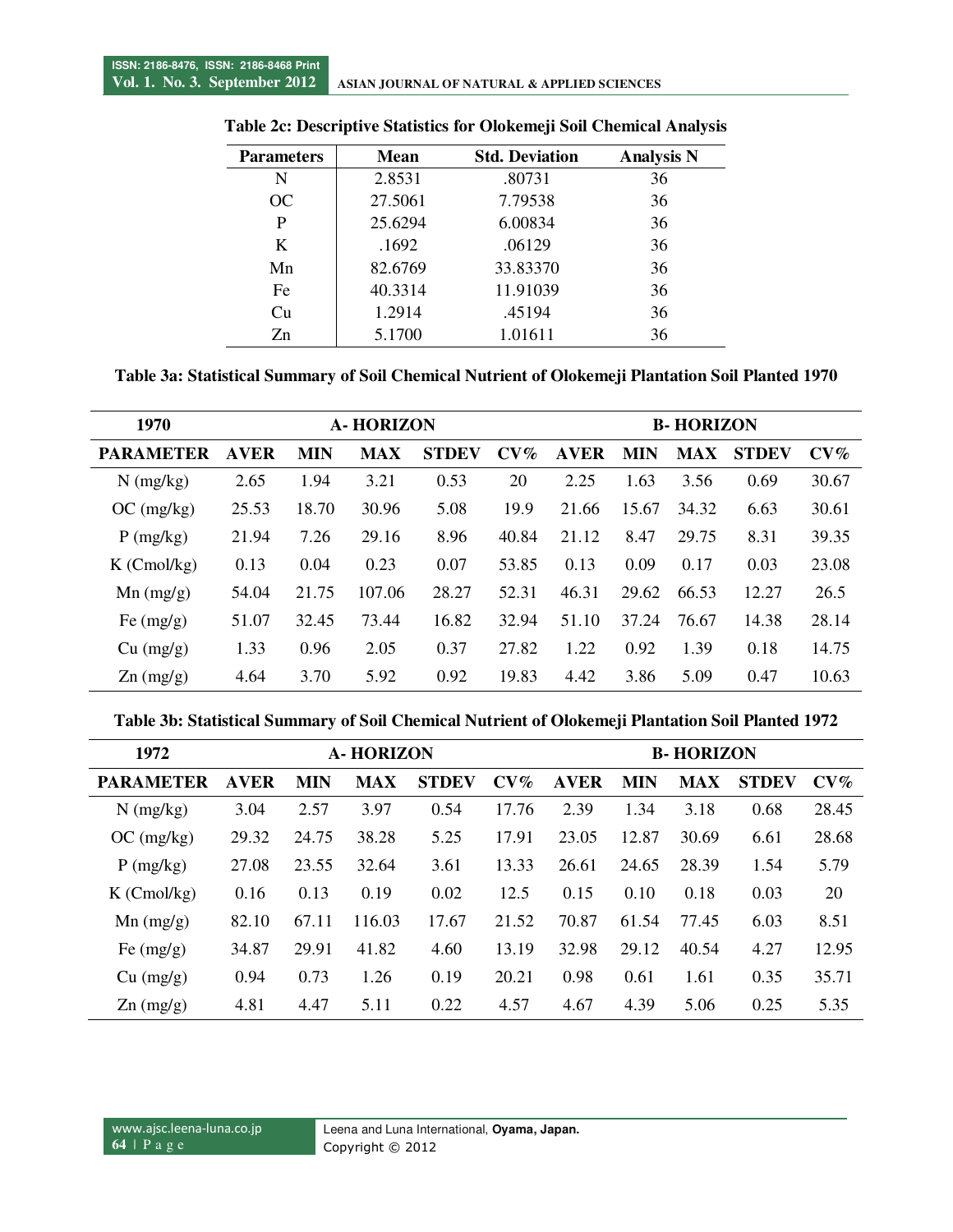| 1975               | <b>A-HORIZON</b><br><b>B-HORIZON</b> |            |            |              |        |             |            |            |              |         |
|--------------------|--------------------------------------|------------|------------|--------------|--------|-------------|------------|------------|--------------|---------|
| <b>PARAMETER</b>   | <b>AVER</b>                          | <b>MIN</b> | <b>MAX</b> | <b>STDEV</b> | $CV\%$ | <b>AVER</b> | <b>MIN</b> | <b>MAX</b> | <b>STDEV</b> | $C.V\%$ |
| $N$ (mg/kg)        | 3.33                                 | 1.94       | 4.55       | 0.88         | 26.43  | 3.33        | 1.94       | 4.55       | 0.88         | 26.43   |
| OC (mg/kg)         | 32.10                                | 18.70      | 43.89      | 8.49         | 26.45  | 32.10       | 18.70      | 43.89      | 8.49         | 26.45   |
| $P$ (mg/kg)        | 28.55                                | 21.75      | 32.13      | 3.52         | 12.33  | 28.55       | 21.75      | 32.13      | 3.52         | 12.33   |
| $K$ (Cmol/kg)      | 0.26                                 | 0.20       | 0.29       | 0.03         | 11.54  | 0.26        | 0.20       | 0.29       | 0.03         | 11.54   |
| $Mn$ (mg/g)        | 128.36                               | 111.04     | 150.27     | 12.62        | 9.83   | 128.36      | 111.04     | 150.27     | 12.62        | 9.83    |
| Fe $(mg/g)$        | 35.73                                | 32.34      | 38.63      | 2.30         | 6.44   | 35.73       | 32.34      | 38.63      | 2.30         | 6.44    |
| Cu (mg/g)          | 1.78                                 | 1.22       | 2.49       | 0.50         | 28.09  | 1.78        | 1.22       | 2.49       | 0.50         | 28.09   |
| $\text{Zn}$ (mg/g) | 6.68                                 | 5.20       | 8.34       | 1.06         | 15.87  | 6.68        | 5.20       | 8.34       | 1.06         | 15.87   |

**Table 3c: Statistical Summary of Soil Chemical Nutrient of Olokemeji Plantation Soil Planted 1975** 

**Table 3d: Statistical Summary of Soil Chemical Nutrient of Ilaro Plantation Soil Planted 1970** 

| 1970                                   | <b>A-HORIZON</b> |            |            |              |        | <b>B-HORIZON</b> |            |       |              |         |
|----------------------------------------|------------------|------------|------------|--------------|--------|------------------|------------|-------|--------------|---------|
| <b>PARAMETER</b>                       | <b>AVER</b>      | <b>MIN</b> | <b>MAX</b> | <b>STDEV</b> | $CV\%$ | <b>AVER</b>      | <b>MIN</b> | MAX   | <b>STDEV</b> | $C.V\%$ |
| $N$ (mg/kg)                            | 2.47             | 1.66       | 4.06       | 0.88         | 35.63  | 1.51             | 0.19       | 3.60  | 1.17         | 77.48   |
| OC (mg/kg)                             | 23.81            | 16.04      | 39.17      | 8.48         | 35.62  | 14.55            | 1.87       | 34.69 | 11.23        | 77.18   |
| $P$ (mg/kg)                            | 29.75            | 23.80      | 35.19      | 5.07         | 17.04  | 28.86            | 24.82      | 33.15 | 3.38         | 11.71   |
| $K$ (Cmol/kg)                          | 0.13             | 0.10       | 0.21       | 0.04         | 30.77  | 0.11             | 0.06       | 0.25  | 0.07         | 63.64   |
| $Mn$ (mg/g)                            | 37.72            | 26.22      | 46.83      | 7.08         | 18.77  | 25.89            | 14.91      | 35.54 | 7.89         | 30.48   |
| Fe $(mg/g)$                            | 43.15            | 39.53      | 47.41      | 3.27         | 7.58   | 41.44            | 35.90      | 46.53 | 3.76         | 9.07    |
| Cu (mg/g)                              | 1.15             | 0.93       | 1.39       | 0.16         | 13.91  | 0.99             | 0.77       | 1.17  | 0.16         | 16.16   |
| $\text{Zn} \left( \text{mg/g} \right)$ | 5.11             | 4.63       | 5.72       | 0.37         | 7.24   | 4.59             | 3.83       | 5.55  | 0.59         | 12.85   |

**Table 3e: Statistical Summary of Soil Chemical Nutrient of Ilaro Plantation Soil Planted 1972** 

| 1972               | <b>A-HORIZON</b> |            |            |              | <b>B-HORIZON</b> |             |            |            |              |        |
|--------------------|------------------|------------|------------|--------------|------------------|-------------|------------|------------|--------------|--------|
| <b>PARAMETER</b>   | <b>AVER</b>      | <b>MIN</b> | <b>MAX</b> | <b>STDEV</b> | $CV\%$           | <b>AVER</b> | <b>MIN</b> | <b>MAX</b> | <b>STDEV</b> | $CV\%$ |
| $N$ (mg/kg)        | 2.03             | 0.12       | 3.21       | 1.15         | 56.65            | 2.03        | 0.74       | 2.48       | 0.68         | 33.5   |
| OC (mg/kg)         | 24.31            | 13.80      | 30.96      | 6.96         | 28.63            | 20.20       | 7.09       | 23.87      | 6.76         | 33.47  |
| $P$ (mg/kg)        | 29.10            | 24.06      | 31.47      | 2.74         | 9.42             | 30.77       | 28.90      | 32.47      | 1.41         | 4.58   |
| $K$ (Cmol/kg)      | 0.14             | 0.11       | 0.20       | 0.03         | 21.43            | 0.12        | 0.08       | 0.15       | 0.03         | 25     |
| $Mn$ (mg/g)        | 55.24            | 36.27      | 92.62      | 19.95        | 36.12            | 37.34       | 21.26      | 82.93      | 23.16        | 62.02  |
| Fe $(mg/g)$        | 43.46            | 35.32      | 56.03      | 6.99         | 16.08            | 44.23       | 30.71      | 54.04      | 9.00         | 20.35  |
| Cu (mg/g)          | 1.37             | 1.08       | 1.55       | 0.17         | 12.41            | 1.49        | 1.05       | 1.85       | 0.31         | 20.81  |
| $\text{Zn}$ (mg/g) | 5.47             | 5.05       | 5.88       | 0.35         | 6.4              | 13.25       | 4.64       | 55.30      | 20.60        | 155.47 |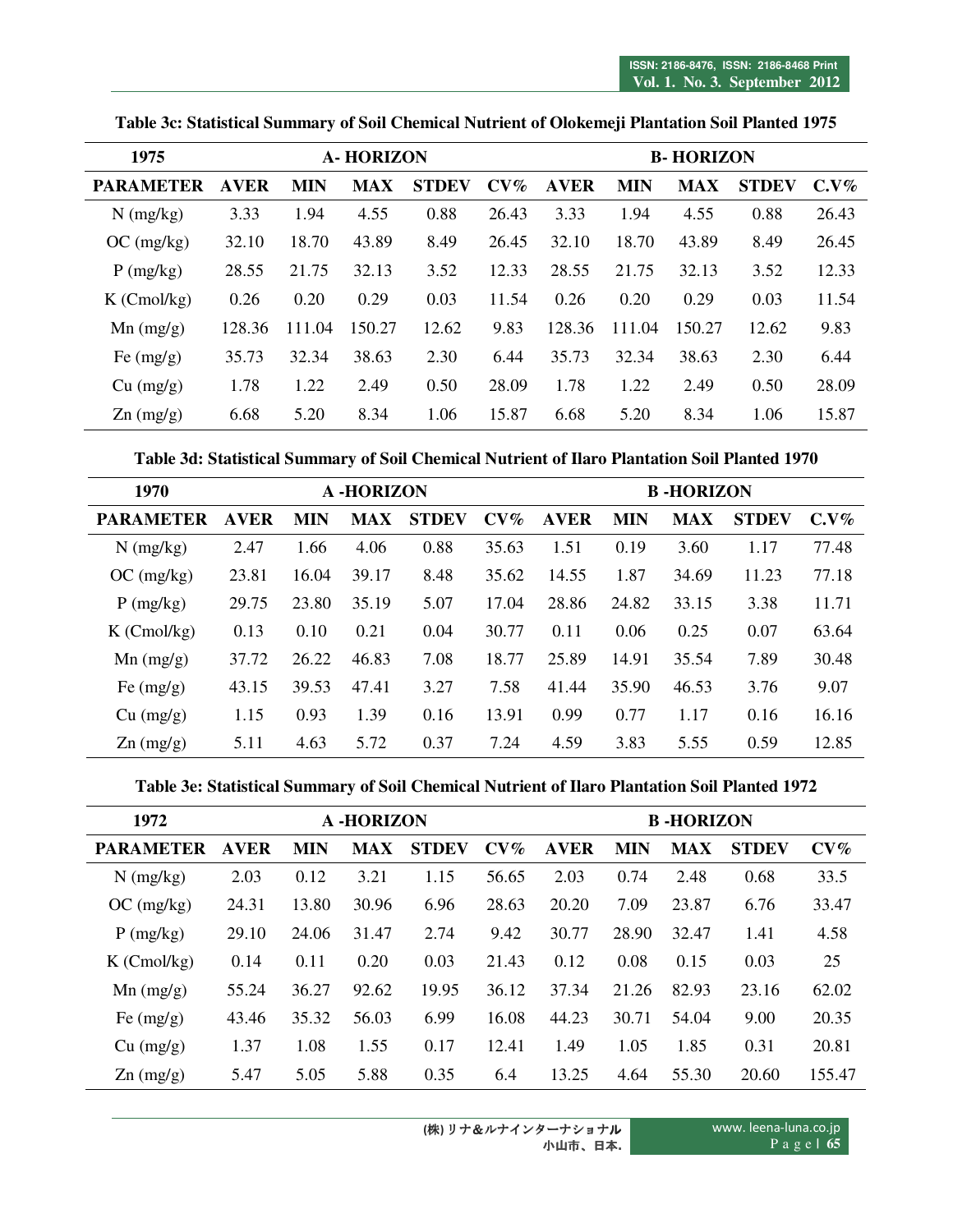| 1975                                   | <b>A-HORIZON</b> |            |            |              | <b>B-HORIZON</b> |             |            |            |              |        |
|----------------------------------------|------------------|------------|------------|--------------|------------------|-------------|------------|------------|--------------|--------|
| <b>PARAMETER</b>                       | <b>AVER</b>      | <b>MIN</b> | <b>MAX</b> | <b>STDEV</b> | $CV\%$           | <b>AVER</b> | <b>MIN</b> | <b>MAX</b> | <b>STDEV</b> | $CV\%$ |
| $N$ (mg/kg)                            | 2.46             | 1.24       | 3.56       | 0.76         | 30.89            | 1.99        | 1.01       | 3.13       | 0.98         | 0.49   |
| OC (mg/kg)                             | 19.65            | 1.12       | 34.32      | 11.65        | 59.29            | 20.89       | 9.70       | 30.21      | 8.27         | 39.59  |
| $P$ (mg/kg)                            | 32.43            | 28.48      | 36.21      | 2.99         | 9.22             | 29.38       | 27.37      | 33.58      | 2.38         | 8.1    |
| $K$ (Cmol/kg)                          | 0.13             | 0.10       | 0.18       | 0.03         | 23.08            | 0.10        | 0.07       | 0.12       | 0.02         | 20     |
| $Mn$ (mg/g)                            | 58.33            | 33.68      | 79.24      | 16.04        | 27.5             | 37.36       | 28.08      | 53.54      | 9.71         | 25.99  |
| Fe $(mg/g)$                            | 44.69            | 36.58      | 52.31      | 5.22         | 11.68            | 39.64       | 33.21      | 52.49      | 7.09         | 17.89  |
| Cu (mg/g)                              | 1.47             | 1.21       | 1.71       | 0.21         | 14.29            | 1.44        | 1.19       | 1.66       | 0.16         | 11.11  |
| $\text{Zn} \left( \text{mg/g} \right)$ | 5.76             | 5.23       | 6.75       | 0.53         | 9.2              | 4.74        | 4.52       | 4.93       | 0.15         | 3.16   |

|  |  | Table 3f: Statistical Summary of Soil Chemical Nutrient of Ilaro Plantation Soil Planted 1975 |
|--|--|-----------------------------------------------------------------------------------------------|
|--|--|-----------------------------------------------------------------------------------------------|



**Figure 3o: Comparative Soil Nutrient distribution for the Study Sites**

The tables' 3a-3f and figures 3o show the variations in the soil chemical nutrients according to different depths of soil under different tree ages. The laboratory analysis result of Nitrogen (N) for the top soil and sub-soil (A and B horizon) respectively revealed a range values of  $(3.21\pm0.27, 3.57\pm2.93), (4.06\pm2.30, 3.60\pm2.50)$  with average value of  $((2.65, 2.47), (2.25, 1.51))$ and standard deviation values of  $((0.53,0.88),(0.69,1.17))$  for Olokemeji and Ilaro plantation aged 41 established in 1970 respectively. For plantation established in 1972 which by now is 43 years of age, the total Nitrgen (N) range values are  $(3.97\pm1.40, 3.18\pm1.44)$ ,  $(3.21\pm3.09, 1.42)$ 2.48 $\pm$ 1.74) with average value of  $((3.04, 2.39), (2.03, 2.03))$  and standard deviation value of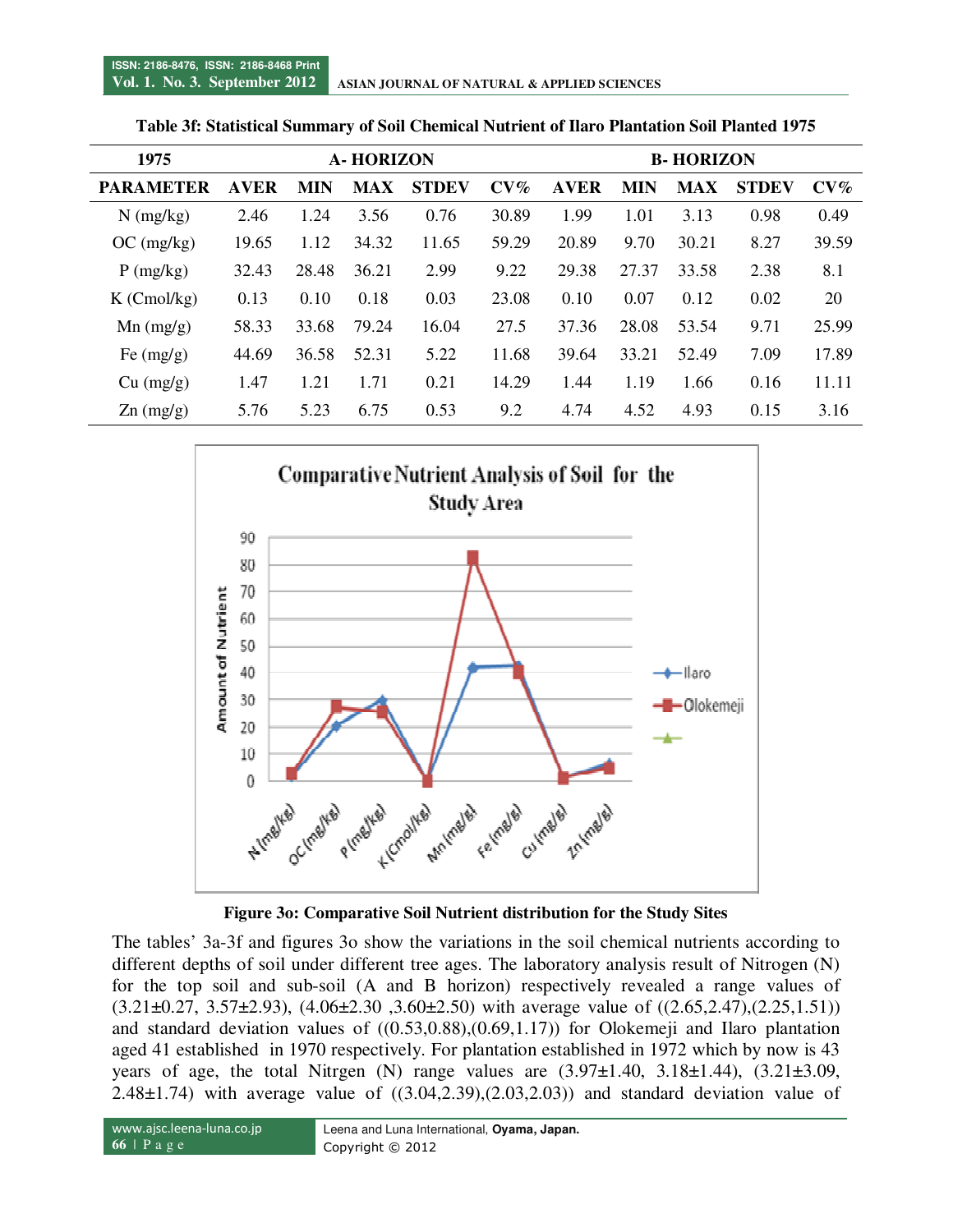$((0.054, 0.68), (1.15, 0.68))$  for Olokemeji and Ilaro plantation respectively while a range value of  $(4.55\pm2.61, 4.55\pm2.61), (3.56\pm2.32, 3.13\pm2.12)$  with average values of  $((3.33,3.33),(2.46,1.99))$ and standard deviation values of ((0.88,0.88),(0.76,0.98)) for Olokemeji and Ilaro plantation established in 1975 respectively(see 3a-3f and figures 3o).

Total Nitrogen (N) levels were far from the highest values reported for mineral soils (Smith, 1994). Our results were in agreement with those reported in previous studies for soil total N status (Montangnini & Sancho, 1994; Fisher, 1995). Parton (1994) suggested that higher N levels occurred in undisturbed forests, due to a higher number of N-fixing trees. One possible explanation was a higher plant litter production in the natural forest and in mixed-tree plantations.

The result of Potassium (K) (see tables and figs. 5.3a to 5.3h and figs. 5.3a to 5.3m respectively) for the top soil and sub-soil (A and B horizon) revealed a range value of  $(0.23 \pm 21.90,$ 0.17 $\pm$ 0.08), (0.21 $\pm$ 0.11, 0.25 $\pm$ 0.19) with average value of ((0.13, 0.13), (0.13, 0.11)) and standard deviation values of  $((0.07,0.03), (0.04,0.07))$  for Olokemeji and Ilaro plantation established in 1970 respectively. For 1972, the Potassium (K) range values are (0.19±0.06, 0.18 $\pm$ 0.08), (30.20 $\pm$ 0.09, 0.15 $\pm$ 0.07) with average value of ((0.16,0.15),(0.14,0.12)) and standard deviation value of ((0.02, 0.03),(0.03,0.03)) for Olokemeji and Ilaro plantation established in 1972 respectively while a range value of (0.29±0.09, 0.29±0.09), (0.18±0.08 ,0.12±0.05) with average values of  $((0.26, 0.26), (0.13, 0.10))$  and standard deviation value of  $((0.03, 0.03),$ (0.03,0.02)) for Olokemeji and Ilaro plantation established in 1975 respectively.

The result of Manganese (Mn) for the top soil and sub-soil (A and B horizon) revealed a range value of (107.06 $\pm$ 85.31, 66.53 $\pm$ 36.91), (46.83 $\pm$ 20.61,35.54 $\pm$ 20.63) with average values of ((54.04,46.31),(37.72,25.89)) and standard deviation values of ((28.27,12.27),(7.08,7.89)) for Olokemeji and Ilaro plantation established in 1970 respectively. For 1972, the Manganese (Mn) range values are (116.03±49.92, 77.45±15.91), (92.62±56.35, 82.93±61.67) with average value of ((82.10,70.87),(55.24,55.24)) and standard deviation value of ((17.67, 6.03),(19.95,19.95)) for Olokemeji and Ilaro plantation established in 1972 respectively while a range value of (150.27±39.23, 150.27±39.23 ), (79.24±45.56 ,53.54±25.46) with average values of ((128.36,128.36),(58.33,37.36)) and standard deviation value of ((12.62,12.62),(16.04,9.71)) for Olokemeji and Ilaro plantation established in 1975 respectively(see 3a-3f and figures 3o respectively).

The result of Iron (Fe) for the top soil and sub-soil (A and B horizon) revealed a range value of (73.44±40.99, 76.67±39.43), (47.41±76.67,46.53±10.63) with average values of  $((51.04,51.10),(43.15,41.44))$  and standard deviation values of  $((16.82,14.38),(3.27,3.76))$  for Olokemeji and Ilaro plantation established in 1970 respectively. For 1972, the Iron (Fe) range values are (41.82±11.91,40.54±11.42), (56.03±49.04, 54.04±23.33) with average value of  $((34.87. 32.98), (43.46, 44.23))$  and standard deviation value of  $((4.60, 4.27), (6.99, 9.00))$  for Olokemeji and Ilaro plantation established in 1972 respectively while a range value of (38.63±6.29, 38.63±6.29), (52.31±15.73 ,52.49±19.28) with average values of ((35.73,35.73),(44.69,39.64)) and standard deviation value of ((2.30,2.30),(5.22,7.09)) for Olokemeji and Ilaro plantation established in 1975 respectively(see tables and figs. 5.3a to 5.3h and figs. 5.3a to 5.3m respectively)The result of Cupper (Cu) for the top soil and sub-soil (A and B horizon) revealed a range value of (2.05±1.09, 1.39±0.46), (1.39±0.46,1.17±0.49) with average values of  $((1.33,1.22),(1.15,0.99))$  and standard deviation values of ((0.37,0.18),(0.16,0.16)) for Olokemeji and Ilaro plantation established in 1970 respectively. For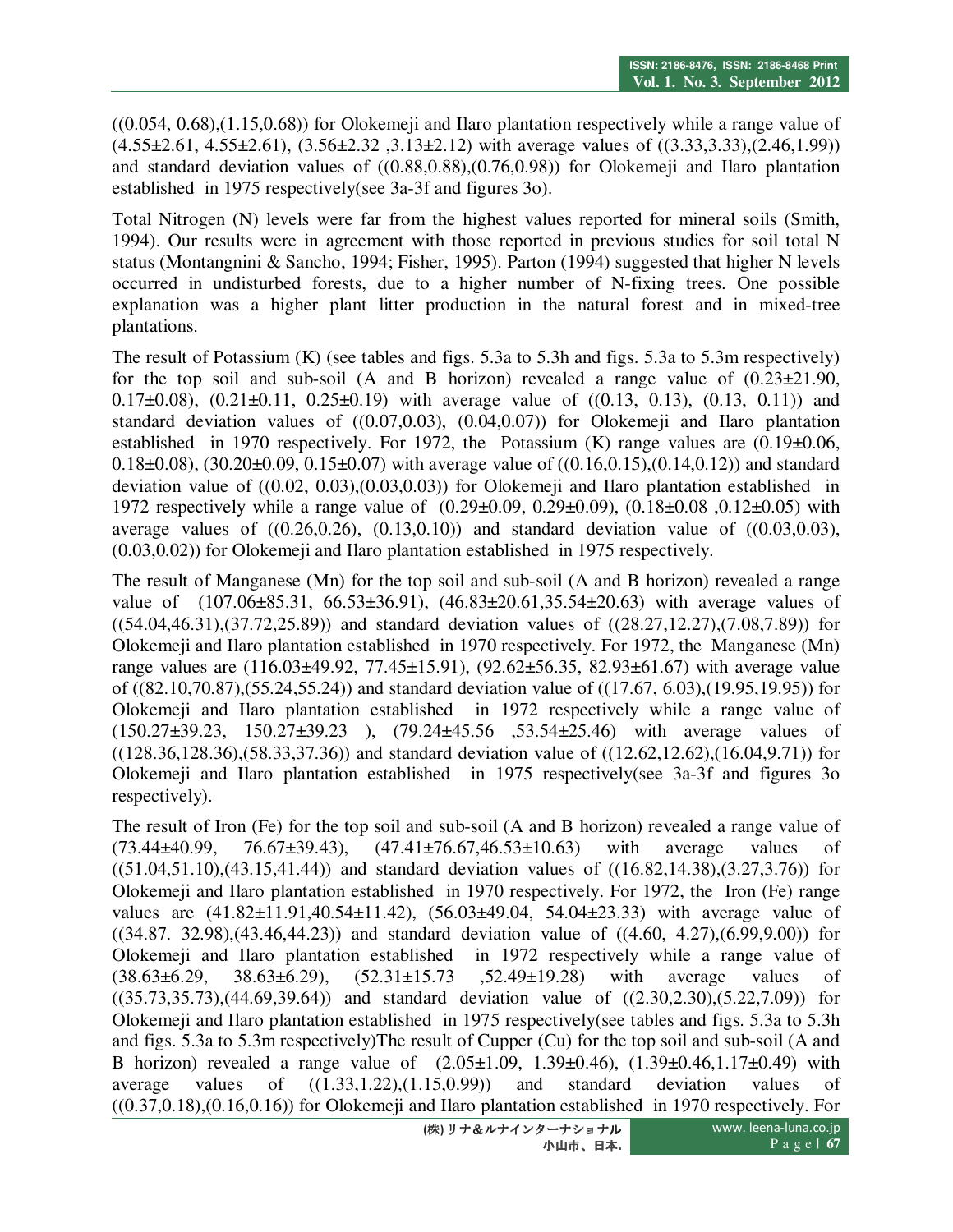1972, the Cupper (Cu) range values are (1.26±0.53, 1.61±1.0), (1.55±0.47, 1.85±0.07) with average value of  $((0.94.0.98),(1.37,1.49))$  and standard deviation value of  $((0.19, 1.1.49))$ 0.35),(0.17,0.31)) for Olokemeji and Ilaro plantation established in 1972 respectively while a range value of  $(2.49 \pm 1.27, 2.49 \pm 1.27)$ ,  $(1.71 \pm 0.50, 1.66 \pm 0.47)$  with average values of  $((1.78.1.78),(1.47,1.44))$  and standard deviation value of  $((0.50,0.50),(0.21,0.16))$  for Olokemeji and Ilaro plantation established in 1975 respectively. The result of Zinc (Zn) for the top soil and sub-soil (A and B horizon) revealed a range value of  $(5.92 \pm 2.222, 5.09 \pm 1.23)$ ,  $(5.72\pm1.09, 5.55\pm1.72)$  with average values of  $((4.64, 4.42), (5.11, 4.59))$  and standard deviation values of ((0.92,0.47),(0.37,0.59)) for Olokemeji and Ilaro plantation established in 1970 respectively. For 1972, the range values are  $(5.11\pm0.46, 5.06\pm0.67)$ ,  $(5.88\pm0.83, 55.30\pm48.66)$ with average value of  $((4.81.4.67),(5.47,13.25))$  and standard deviation value of  $((0.22,$ 0.25),(0.35,20.60) for Olokemeji and Ilaro plantation established in 1972 respectively while a range value of  $(8.34\pm 2.14, 8.34\pm 2.14)$ ,  $(6.75\pm 1.52, 4.93\pm 0.41)$  with average values of  $((6.68.6.68), (5.76, 4.74))$  and standard deviation value of  $((1.06, 1.06), (0.53, 0.15))$  for Olokemeji and Ilaro plantation established in 1975 respectively(see 3a-3f and figures 3o respectively).

The result of Organic carbon (OC) for the top soil and sub-soil (A and B horizon) revealed a range values of (30.96±12.26, 3.56±1.93), (39.17±23.81, 34.69±32.82) with average values of  $((25.53, 2.25), (23.81, 14.55))$  and standard deviation values of  $((0.53, 0.69), (8.48, 11.23))$  for Olokemeji and Ilaro plantation established in 1970 respectively. For 1972, the Organic carbon (OC) range values are (38.28±3.53, 30.69±17.82), (30.96±17.16, 23.87±16.78) with average values of ((29.32,23.05), (24.31,20.20)) and standard deviation value of ((5.25, 6.61), (6.96,6.76)) for Olokemeji and Ilaro plantation established in 1972 respectively while a range values of (43.89±25.19, 43.89±25.19), (34.32±33.20 ,30.21±20.51) with average values of  $((32.10,32.10), (19.65,20.89))$  and standard deviation value of  $((8.49,8.49),(11.65,8.27))$  for Olokemeji and Ilaro plantation established in 1975 respectively(see 3a-3f and figures 3o respectively)y.

The amount of OC in soils represents a balance between primary productivity, as influenced by environmental conditions (Parton *et al*., 1987; Yonker *et al*., 1988; Bulluck *et al*., 2002) and biologically-mediated decomposition processes (Sanginga *et al*., 1992; Schroth *et al*., 2002). Van Noordwijk *et al*. (1997) in Indonesia, Schroth *et al*. (2002) in Amazonia reported decreasing carbon content in the topsoil from natural forest to secondary forest, tree plantation and perennial crops (*Theobroma cacao*).

The result of available phosphorous (P) for the top soil and sub-soil (A and B horizon) revealed a range values of (29.16±21.90, 29.75±21.27), (35.19±11.39, 33.15±8.33) with average values of ((21.94,21.12), (29.75,28.86)) and standard deviation values of ((8.96,8.31), (5.07,3.38)) for Olokemeji and Ilaro plantation established in 1970 respectively. For 1972, the Phosphorous (P) range values are (32.64±9.09, 28.39±3.74), (31.47±7.41, 32.47±3.57) with average values of  $((27.08,26.61), (29.10,30.77))$  and standard deviation value of  $((3.61, 1.54), (2.74,1.41))$  for Olokemeji and Ilaro plantation established in 1972 respectively while a range value of (32.13±10.38, 32.13±10.38), (36.21±3.73 ,33.58±6.21) with average values of ((28.55,28.55), (32.43,29.38)) and standard deviation value of ((3.52,3.52), (2.99,2.38)) for Olokemeji and Ilaro plantation established in 1975 respectively(3a-3f and figures 3o respectively)y.

Most soils are of mineral origin, but their topsoil contains organic matter that, in spite of its low content, is of great importance to many aspects of soil fertility and plant growth. Soil organic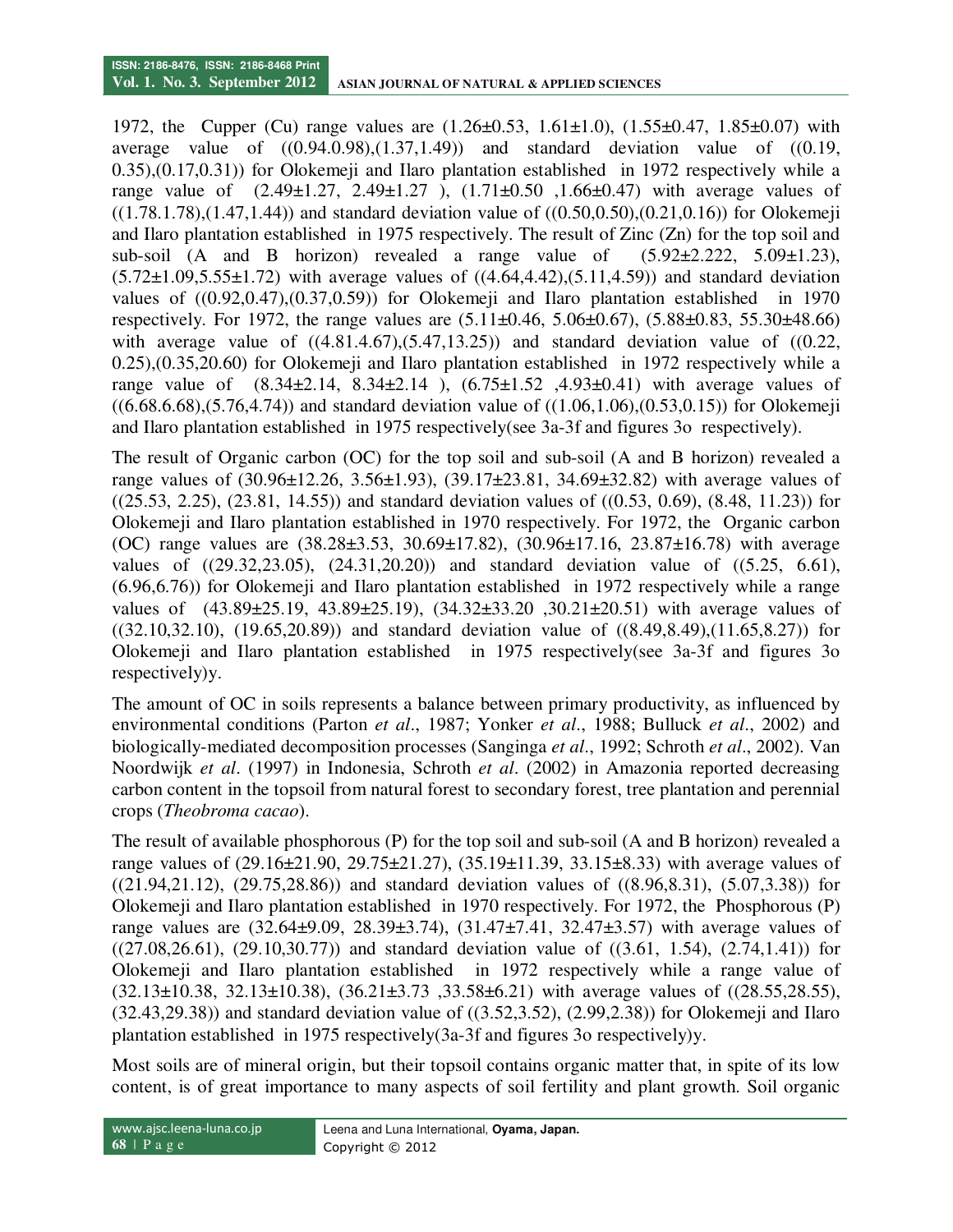matter (SOM) can range from less than 1 percent in many tropical arid and semi-arid soils of the plains to 5 percent or more in temperate regions or under forest vegetation. The average composition of SOM is 47 percent C, 44 percent O, 7 percent H, 2 percent N and very small amounts of other elements. More than half of SOM consists of carbohydrates, 10–40 percent is the resistant material lignin and the rest consists of compounds of N. The whole complex of organic matter along with soil organisms and soil flora is of vital importance to soil fertility. SOM contains the well-decomposed fine humus fraction, small plant roots, and members of the plant (flora) and animal (fauna) kingdoms. SOM plays a role far greater than its share of the soil volume. It is a virtual storehouse of nutrients, plays a direct role in cat ion exchange and water retention, releases nutrients into the soil solution and produces acids that affect the fixation and release of other nutrients. SOM or "humus" reaches equilibrium during soil formation. Wet and/or cold soil conditions tend to increase the humus content, whereas high temperatures of tropical climates and cropping procedures promote its decomposition. The C: N ratio provides a general index of the quality of SOM, being in the range of 10–15:1 for fertile soils. When organic manures or green manures are added, these become a part of the organic pool of the soil.

Comparing spatio-temporal pattern of the chemical nutrients of the soil of the top soil and subsoil for plantation established in 1970 for both sites at the top soil depth (Horizon A), it is evident that Nitrogen context of Olokemeji is higher than that of Ilaro; likewise the organic carbon content wish is also higher at Olokemeji. There is however a deviation on the phosphorus content as Ilaro had more phosphorus at this depth in the 1970 plantation than Olokemeji. There is no different in the Potassium (K) composition of both areas. Other micro nutrients that were tested which include Manganese (Mn) , Iron (Fe) and copper (Cu) were also more abundant at Olokemeji except for zinc (Zn) that was higher at Ilaro. On the other hand, the B-Horizon of 1970 plantation of both sites also showed higher composition of Nitrogen (N), organic carbon (Oc), Potassium, manganese (Mn), Iron (Fe), Copper (Cu) at Olokemeji than at Ilaro, except for Phosphorous (CP) and zinc (Zn) which remained higher at Ilaro than at Olokemeji. It is however worthy of note that the concentrations of these nutrients are higher at the A-Horizon of this tree age than at the B-Horizon (see 3a-3f and figures 3o).

 For plantation established in 1972, the A-Horizon shows higher concentrations of N, OC, K, Mn, Fe and Cn at Olokemeji than at Ilaro with the exception of P and Zn which remained higher at Ilaro than Olokemeji. The same results at A-Horizon were replicated at the B-Horizon. However, concentrations of nutrients were higher at A-Horizon than B-Horizon as evidence in 1970 as well (see 3a-3f and figures 3o).

In the case of plantation established in 1975, the A-Horizon also show higher concentrations of N, OC, K, Mn, Fe and Cu at Olokemeji, however, in this age serie, Cu was higher at Olokemeji than at Ilaro which is a deviations from the other two plantation ages. Only phosphorous (P) remained higher at Ilaro than at Olokemeji. The higher P concentration in Ilaro could be attributed to the lower Fe concentration present in the soil. The higher P concentration at Ilaro could be attributed to the lower Fe concentrations while the lower P concentrations at Olokemeji could be attributed to the higher Fe concentration. This is evident in the correlation of P against Fe. P and Fe show a negative correlation which implies that they are inversely related (see 3a-3f and figures 3o).

The following hypotheses were tested: There is no statistical significant difference between the soil chemical (Nutrients) properties of the basement (Olokemeji) and the sedimentary (Ilaro) rock formation (Primary hypothesis). The secondary hypotheses are: 1. There is no statistical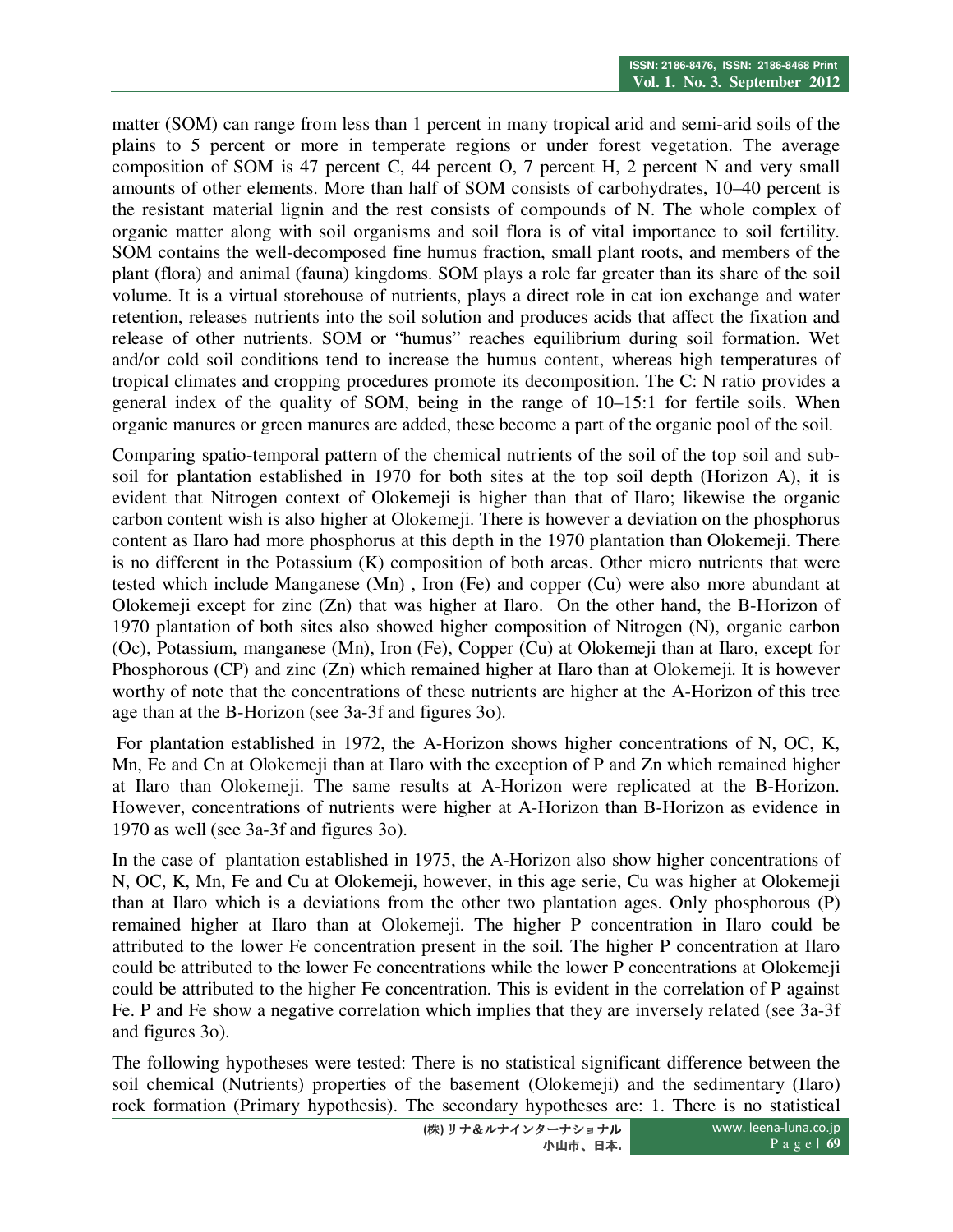significant difference between the two locations on means concentration of nutrient parameters studied acrros the three year periods under investigation. 2. There is no statistical significant difference among the three years studied on means concentration of nutrient parameters studied. 3. There is no statistical significant difference between the two horizons on means concentration of nutrient parameters studied.

The test shows that there is a statistical significant difference among the nutrients parameters (Nitrogen (N) Organic carbon (OC), Potassium (K), Phosphorous (P), Manganese (Mn) iron (Fe), cupper (Cu) and Zinc (Zn)).

For Location, there is a statistical significant difference between the two locations on means concentration of chemical parameters studied.

For the horizon, there is a statistical significant difference between the two horizons A and B on the mean concentration of nutrient parameters.

For the three years, there is a statistical significant difference between 1970 and 1972, 1970 and 1975 as well as 1972 and 1975 on the mean concentration of the parameters studied. In conclusion therefore, among the years under investigation, 1975 has the highest mean concentration followed by 1972 and 1970. This shows that there is temporal effect on the concentrations of these nutrients.

In conclussion, the mean concentration of the nutrient parameters is higher in the A horizon with mean value of 21.270 compared to B-horizon with 19.505 which is an attestation to the fact that there is higher concentrations of basic nutrients at the A horizon because of the effect of the organic matter through the interaction of the microbial organic activities of leave litters and microorganisms which produces humus that enhances Plant growth while at the B horizon which is the Parent materials zone with little or no humus concentration

### **REFERENCES**

Aborisade, K.D. & Aweto, A.O. 1990. Effect of exotic tree plantations of teak (*Tectona grandis*) and gmelina (*Gmelina arborea*) on a forest soil in south-western Nigeria. *Soil Use andManagement* 6, 43-45.

Aborisade, K.D. and A.O. Aweto, 1990. Effects of exotic tree plantations of teak (*Tectona grandis*) on a forest soil in South-western Nigeria. Soil Use and Management 6(1):43-45.

Adams, W.A., 1973. The effect of organic matter on the bulk and true densities of some uncultivated podzolic soils. J. Soil Sci. 24:10-17.

Adejuwon, J.O. & Ekanade, O. 1988. Soil changes consequent upon the replacement of tropical rain forest by plantations of *Gmelina arborea, Tectona grandis* and *Terminalia superba Journal of World Forest Resource Management* 3: 47-59.

Adeyoju, S. K. (1971): A synopsis of Nigeria Timber Economy, Nigeria For Inf.

Bulluck, L.R. III., Brosius M., Evanylo, G.K., Ristaino, J.B., 2002. Organic and synthetic fertility amendments influence soil microbial, physical and chemical properties in organic and conventional farms. *Applied Soil Ecology* 19, 147-160.

Federal Department of Forestry, 1999. Forest Inventory, Management, Planning, and Recommendations (FORMECU). Revised National Report Vol II. Beak Consultants Limited.